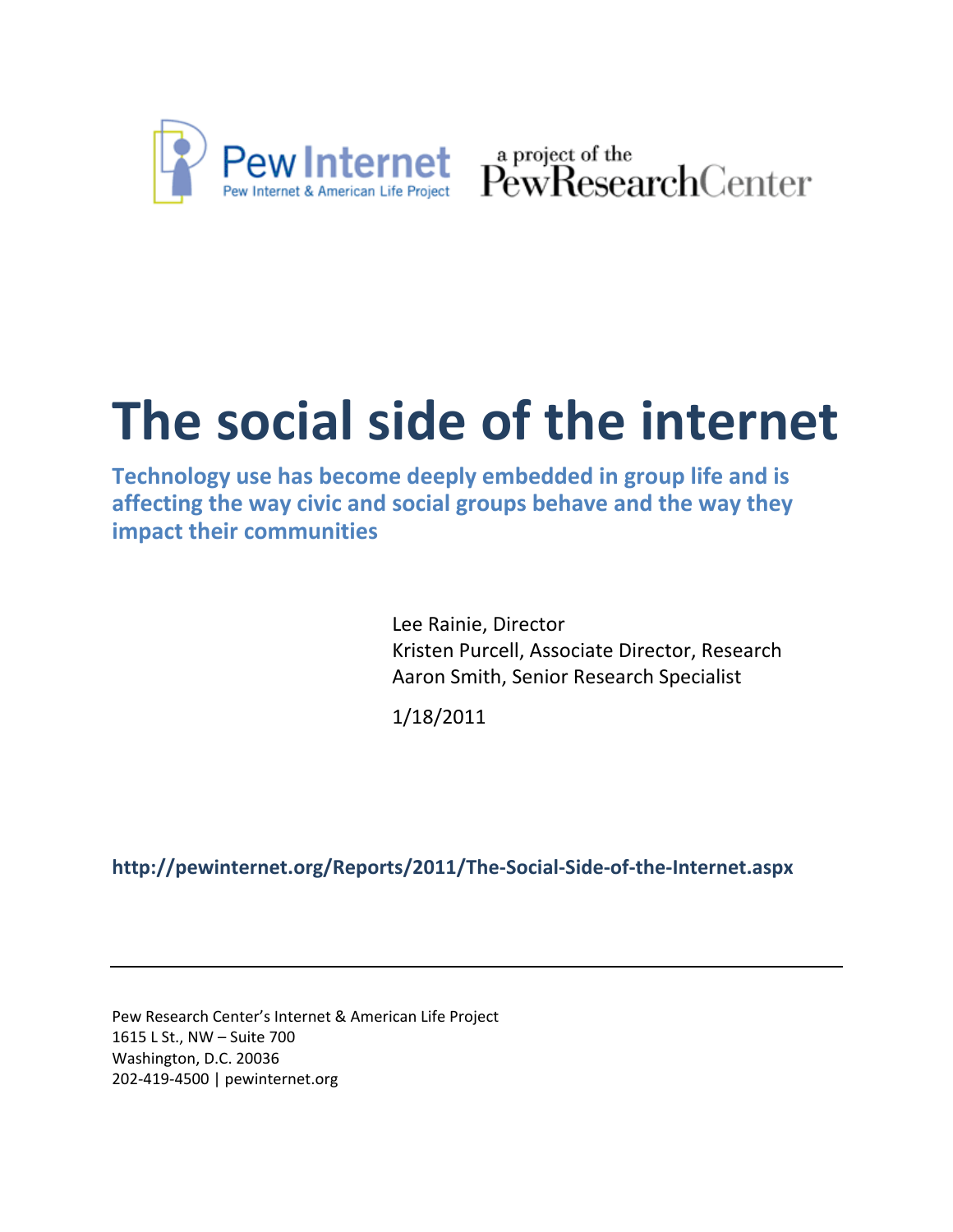# **Summary**

The internet is now deeply embedded in group and organizational life in America. A new national survey by the Pew Research Center's Internet & American Life Project has found that 75% of all American adults are active in some kind of voluntary group or organization and internet users are more likely than others to be active: 80% of internet users participate in groups, compared with 56% of non‐internet users. And social media users are even more likely to be active: 82% of social network users and 85% of Twitter users are group participants.

#### **The overall impact of the internet on group activities and accomplishments**

In this survey, Pew Internet asked about 27 different kinds of groups and found great diversity in group membership and participation using traditional and new technologies. It becomes clear as people are asked about their activities that their use of the internet is having a wide-ranging impact on their engagement with civic, social, and religious groups. Asked to assess the overall impact of the internet on group activities:

- 68% of all Americans (internet users and non-users alike) said the internet has had a major impact on the ability of groups to **communicate with members**. Some 75% of internet users said that.
- 62% of all Americans said the internet has had a major impact on the ability of groups to **draw attention to an issue**. Some 68% of internet users said that.
- 60% of all Americans said the internet has had a major impact on the ability of groups to **connect with other groups**. Some 67% of internet users said that.
- 59% of all Americans said the internet has had a major impact on the ability of groups to **impact society at large**. Some 64% of internet users said that.
- 59% of all Americans said the internet has had a major impact on the ability of groups to **organize activities**. Some 65% of internet users said that.
- 52% of all Americans said the internet has had a major impact on the ability of groups to **raise money**. Some 55% of internet users said that.
- 51% of all Americans said the internet has had a major impact on the ability of groups to **recruit new members**. Some 55% of internet users said that.
- 49% of all Americans said the internet has had a major impact on the ability of groups to **impact local communities**. Some 52% of internet users said that.
- 35% of all Americans said the internet has had a major impact on the ability of groups to **find people to take leadership roles**. Some 35% of internet users said that.

At a personal level, those who are active in groups say the internet has had varying influence over their connection to groups:

- 53% of the online Americans who are active in groups say the internet has had a major impact on their ability to **keep up with news and information about their groups**; 30% say the internet has had a minor impact on that.
- 41% of these internet-using active group members say the internet has had a major impact on their ability to **organize activities for their groups**; 33% say the internet has had a minor impact on that.
- 35% of these internet-using active group members say the internet has had a major impact on their ability to **invite friends to join their groups**; 36% say the internet has had a minor impact on that.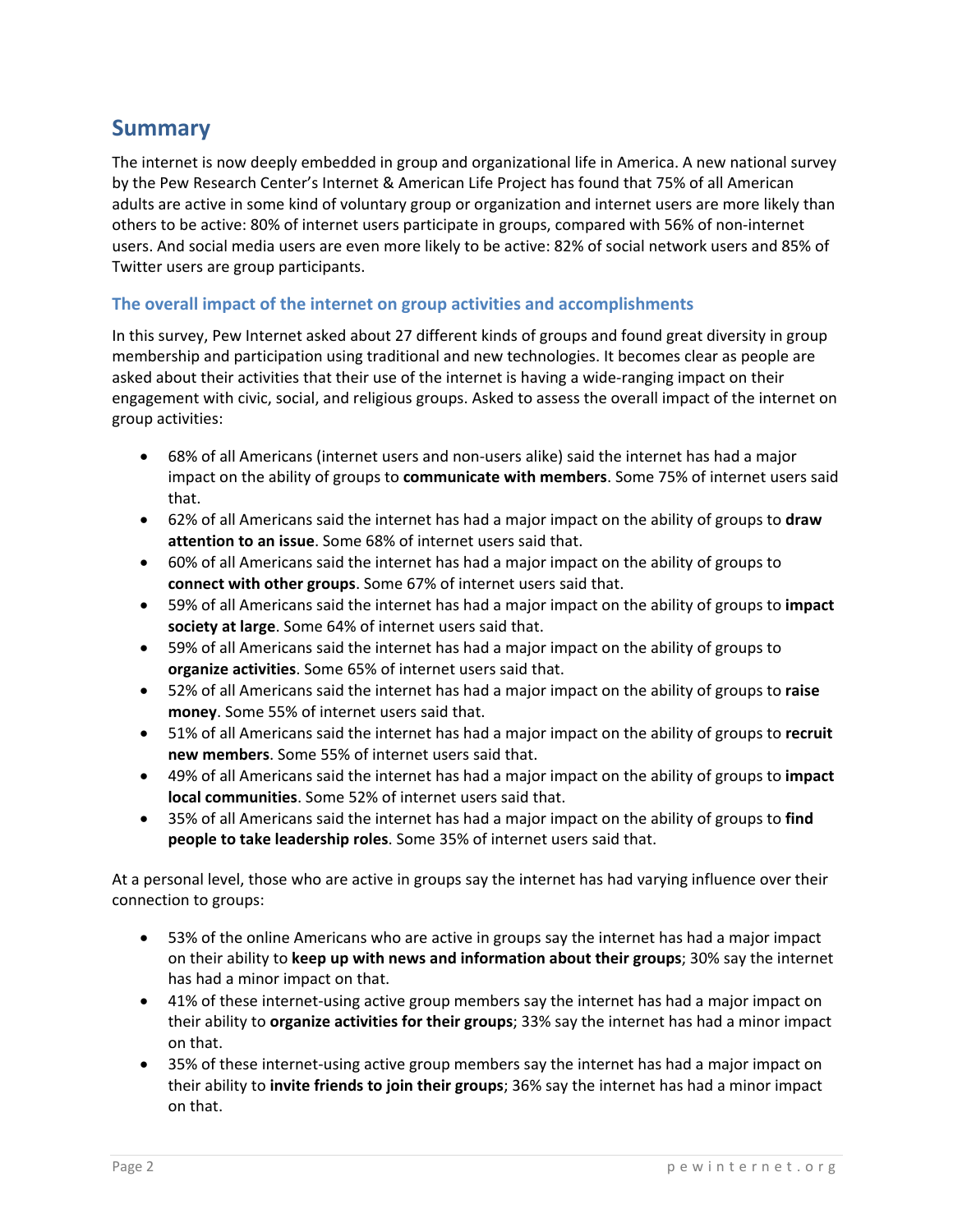- 33% of these internet-using active group members say the internet has had a major impact on their ability to **find groups that match their interests**; 28% say the internet has had a minor impact on that.
- 28% of these internet-using active group members say the internet has had a major impact on their ability to **create their own groups**; 28% say the internet has had a minor impact on that.
- 24% of these internet‐using active group members say the internet has had a major impact on their ability to **volunteer their time to groups**; 40% say the internet has had a minor impact on that.
- 24% of these internet‐using active group members say the internet has had a major impact on their ability to **contribute money to groups**; 34% say the internet has had a minor impact on that.

Many groups work hard to accomplish their goals but do not necessarily succeed in a modest amount of time. In the Pew Internet survey, respondents were asked about several kinds of outcomes and whether groups had achieved them in the previous 12 months. In some cases majorities or significant pluralities had accomplished their goals. For those that had achieved those outcomes, we then asked what role the internet played (if any) in achieving those goals. For those that did succeed, the internet's role ranged from significant to modest:

#### **The role of the internet in achieving group goals** *among groups whose goals were achieved*



*% among those who are members of a group that achieved each goal in the preceding 12 months*

 $\blacksquare$  Major role  $\blacksquare$  Minor role  $\blacksquare$  No role

**Source:** Pew Research Center's Internet & American Life Project, November 23‐December 21, 2010 Social Side of the Internet Survey. N=2,303 adults 18 and older, including 748 reached via cell phone.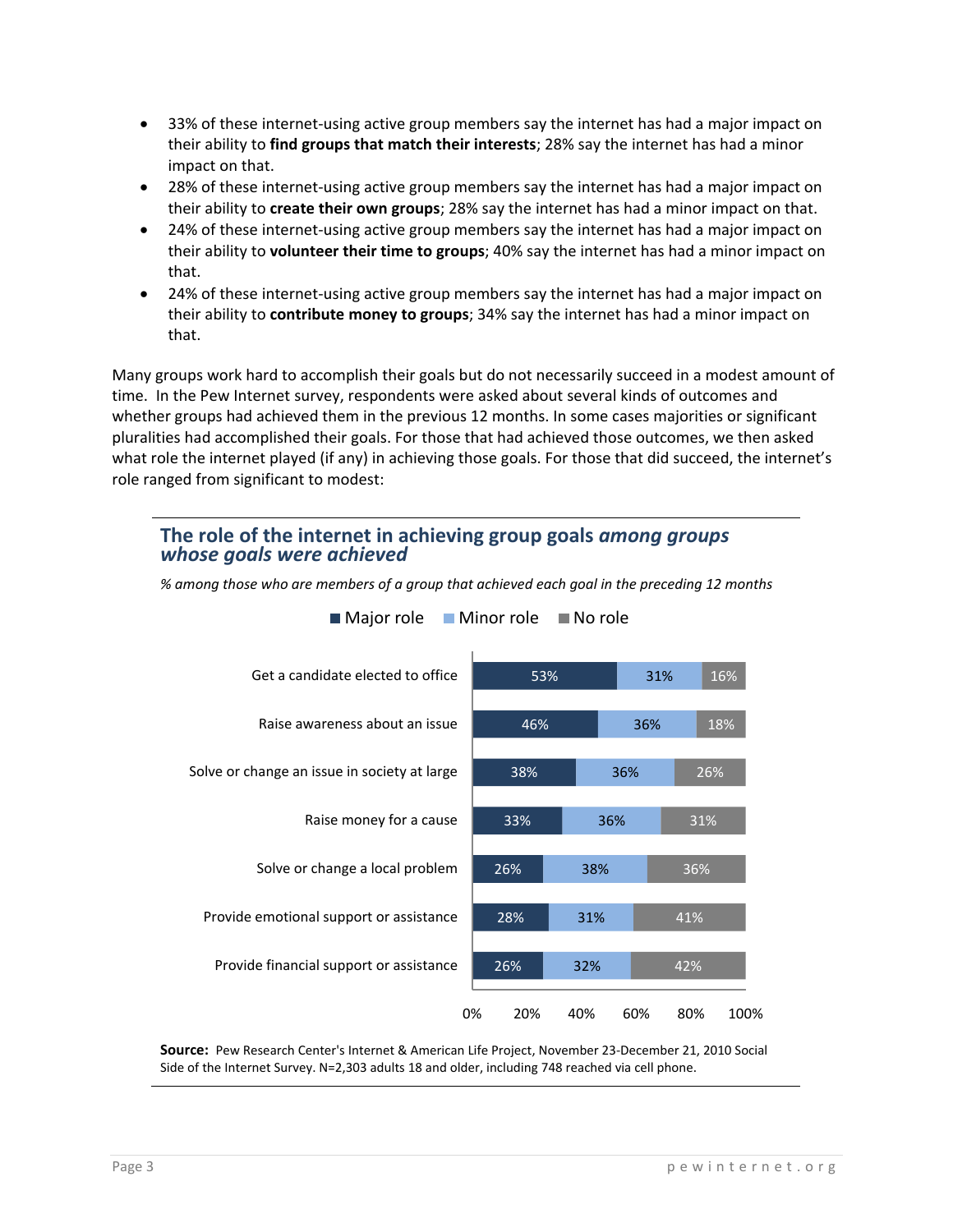On other internet impacts:

- 46% of the internet users who are active in groups say the internet has help them be active in more groups than would otherwise be the case.
- 24% of those active in groups say they discovered at least some of their groups on the internet. However, three times that number of active group members (75%) did not discover any of the groups they belong to online.
- 23% of internet users say the technology allows them to spend more time with their groups; 70% of internet users report no impact of the internet on their time spent with groups.

#### **Social media activities are taking hold in group activities**

Groups and their members are using all kinds of digital tools to bind themselves together and some of the most innovative involve social networking sites like Facebook (used by 62% of the internet users in our survey), Twitter (used by 12% of internet users), blogs, and texting (used by 74% of the cell phone owners in our survey) :

- 48% of those who are active in groups say that those groups have a page on a social networking site like Facebook
- 42% of those who are active in groups say those groups use text messaging
- 30% of those who are active in groups say those groups have their own blog
- 16% of those who are active in groups say the groups communicate with members through Twitter

Group members themselves are often active in using social media to connect with the group and evangelize for the group with others: Some 65% of those who are social network site users say they read updates and messages on these sites about the groups in which they are active and 30% say they have posted news about their groups on their SNS page. The numbers are similar when it comes to Twitter users: 63% of the Twitter users who are active in groups say they read updates and posts on Twitter about their groups, and 21% say they post news on Twitter about their groups. Some 45% of the texters who are active in groups say they send and receive texts with other group members and leaders.

Social network and Twitter users are also more active in some parts of group activity: They post about group activities on their Facebook pages and Tweets; they are more likely than others to invite newbies into a group; more likely than others to be targeted for invitation to groups; more likely to use the internet to discover groups; more likely to say the internet enables them to participate in more groups and more likely to say they spend more time on group activities because of the internet. Social media users are significantly more likely than other group participants who go online for group activities, to say that the internet has a "major impact" on their ability to engage with their groups.

#### **Internet users are more active participants in their groups than other adults, and are more likely to feel pride and a sense of accomplishment**

The survey asked group members whether they had done several core activities with their group in the past 30 days and internet users were significantly more likely to have done all of these activities.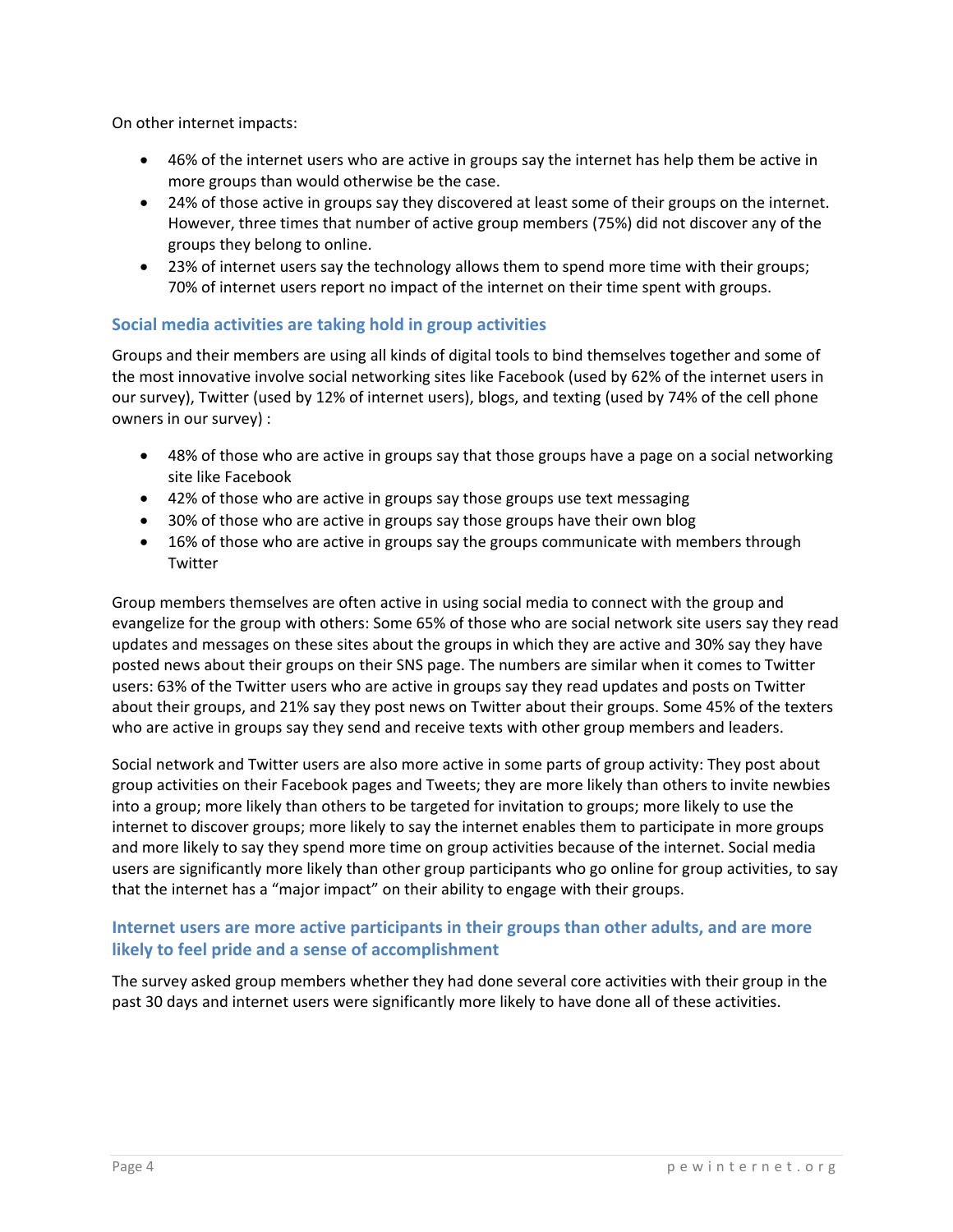#### **Internet users are more active in their groups than non‐users**

*In the past 30 days, have you…*



\* Indicates a difference that is statistically significant at the 95% level

**Source:** Pew Research Center's Internet & American Life Project, April 29‐May 30, 2010 Tracking Survey (N=2,252 adults 18 and older), including 748 reached via cell phone.

Perhaps reflecting their higher levels of participation, internet users are also more likely than non-users to say that, in the past 12 months, they have felt really proud of a group they are active in because of something it accomplished or a positive difference it made (62% v. 47%) and that they have accomplished something as part of a group that they could not have accomplished themselves (48% v. 35%). Internet users and non‐users are statistically equally likely to say that in the past 12 months they felt disappointed in a group they are active in because it failed to accomplish its goals or lacked purpose. Internet users are, however, slightly more likely to report leaving a group in the past 12 months.

#### **Acknowledgements**

The survey covered here was inspired by conversations with Jerry Berman and David Johnson of the Center for Democracy and Technology and Tim Lordan of the Internet Education Foundation. They were enormously helpful in suggesting the appropriate framing for this research and in pondering the particular questions that would yield insights into how Americans use technology to act in groups.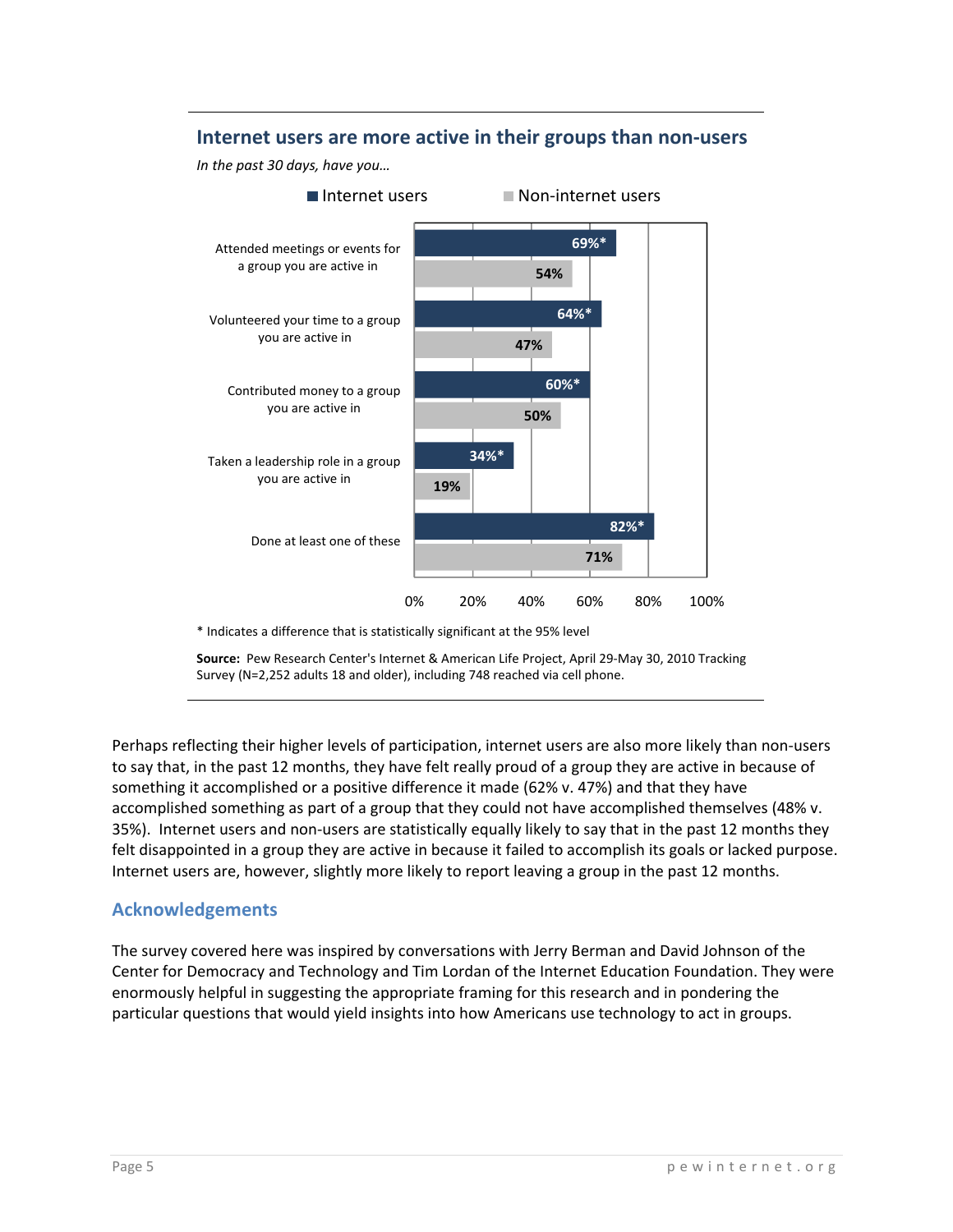# **Section 1: The state of groups and voluntary organizations in America**

The status of Americans' social ties and the vigor of their communities have drawn considerable attention in recent years, much of it focused on the degree to which the internet, cell phones, and other information and communication devices are affecting Americans' social lives.

To assess the state of the play in these social arenas, the Pew Research Center's Internet & American Life Project did a national phone survey of 2,303 adults between November 23 and December 21, 2010. All told, 75% of Americans are active in one kind of group or another. Internet and cell phone owners are more likely than non-technology users to be active in groups. Fully 80% of internet users are active in one kind of group or another, compared with 56% of non-internet users; and 86% of cell owners are active in a group, compared with 62% of non‐cell owners.

Furthermore, those who are active in social media are among the most heavily involved group participants: 82% of those who use social networking sites such as Facebook say they are active in groups vs. 77% of the internet users who are not users of such sites; and 85% of Twitter users are active in groups vs. 79% of the online Americans who are not Twitter users.

These figures about group participants come from those who said they belonged to at least one of 27 different kinds of groups that we queried in the survey. If a person said "yes" to being active in at least one group, then she was counted among the 75% of Americans who are active in groups. In fact, the average American adult is active in 3.51 groups of the various types we queried. Some 14% of adults belong to at least 8 types of groups. In addition, the average person spends 6.54 hours per week in group activities.

Church organizations and spiritual groups are by far the most popular groups among Americans: 40% of adults say they are active in such groups. The next most popular groups are those related to sports and recreation leagues (in which 24% of adults are active), consumer groups such as the Automobile Association of America (AAA) or coupon‐sharing groups (24%), charitable or volunteer organizations (22%), and professional or trade associations of people in similar occupations (20%). Here is the full picture of group participation that was captured in this survey:

- 40% of adults say they are active in church groups or other religious or spiritual organizations
- 24% are active in sports or recreation leagues for themselves or for their children
- 24% are active in consumer groups such as AAA or coupon-sharing groups
- 22% are active in charitable or volunteer organizations such as Habitat for Humanity or the Humane Society
- 20% are active in professional or trade associations for people in their occupations
- 19% are active in community groups or neighborhood associations
- 18% are active in support groups for people with a particular illness or personal situation
- 17% are active in hobby groups or clubs
- 15% are active in national or local organizations for older adults such as the American Association of Retired Persons (AARP)
- 15% are active in political parties or organizations
- 14% are active in alumni associations
- 13% are active in parent groups or organizations such as the PTA or local parent support groups
- 11% are active in literary, discussion, or study groups such as book clubs
- 10% are active in performance or arts groups, such as a choir, dance group, or craft guild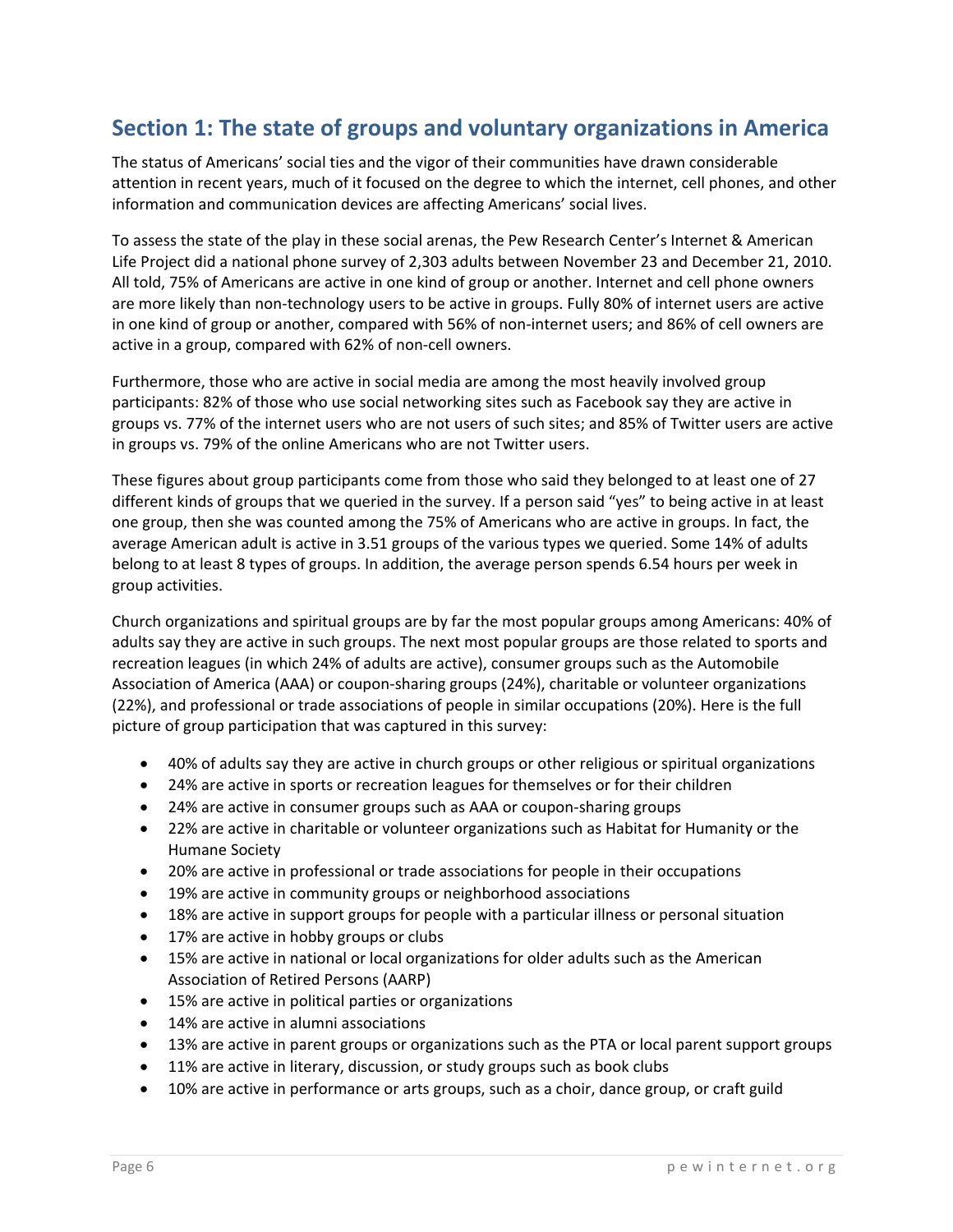- 9% are active in fan groups for a particular sports team or athlete
- 9% are active in youth groups such as the Scouts, YMCA, or 4-H club
- 8% are active in labor unions
- 8% are active in social or fraternal clubs, sororities or fraternities
- 7% are active in environmental groups
- 7% are active in sports fantasy leagues
- 7% are active in veterans organizations such as the American Legion or VFW
- 6% are active in gaming communities
- 6% are active in fan groups for a particular TV show, movie, celebrity, or musical performer
- 5% are active in ethnic or cultural groups
- 5% are active in travel clubs
- 4% are active in farm organizations
- 3% are active in fan groups for a particular brand, company, or product
- 3% say they are active in another kind of group that was not mentioned in the Pew Internet list

#### **The traits of group members**

In a notable number of cases, demography is destiny when it comes to group participation in America. There is considerable variance in group membership depending on gender, age, racial and ethnic groups, and socio-economic status. For instance, women are more likely than men to be active in church groups, consumer groups, support groups, parent groups, literacy groups and performance groups among other things. At the same time, men are more likely than women to be connected to groups involving sports or sports fan activities, veterans, and gaming groups.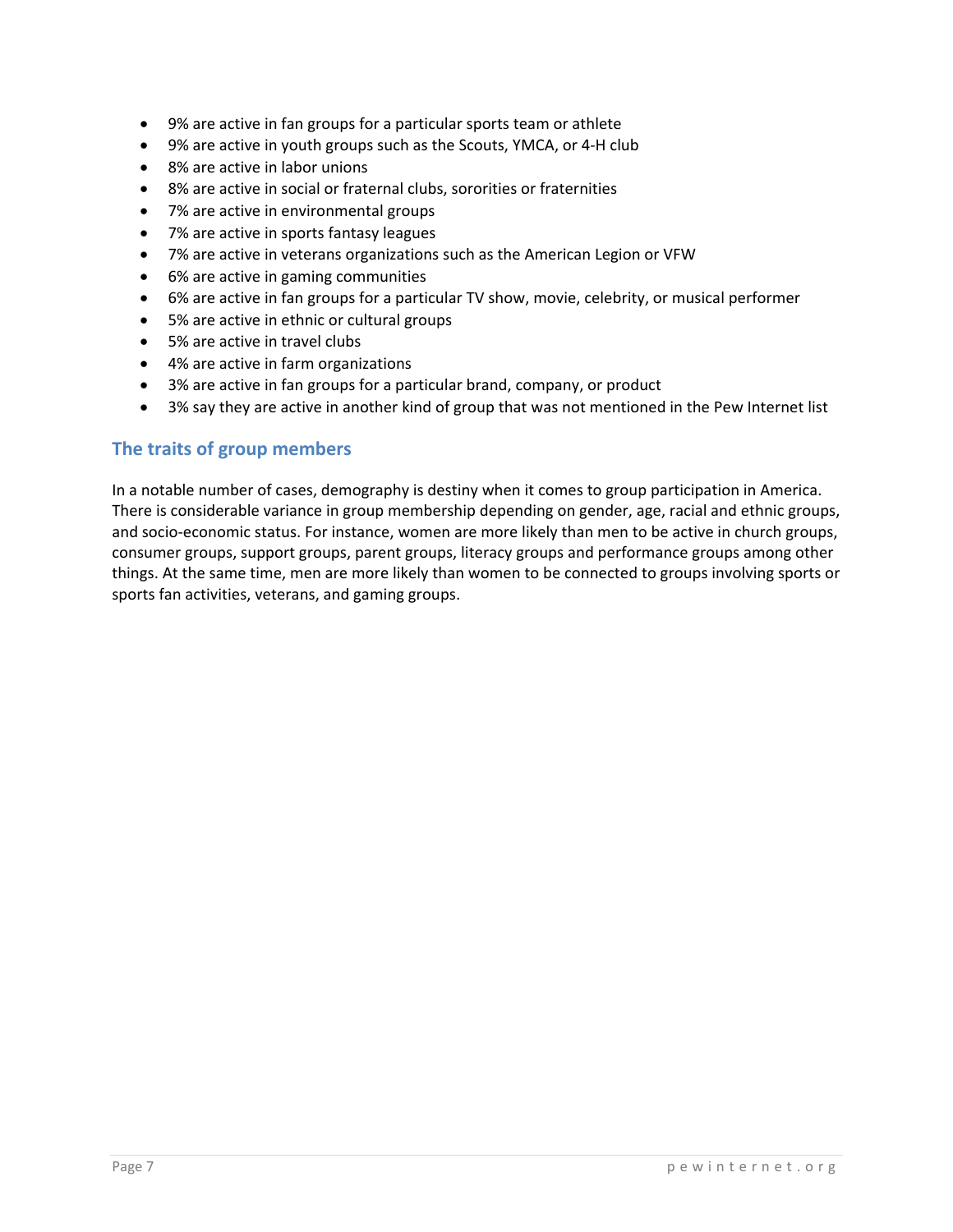# **Group participation and gender**

*Percentage of American adults in each sex who are active in various organizations*

| Type of group                                                      | Men  | Women |
|--------------------------------------------------------------------|------|-------|
| Groups where women are more involved than men                      |      |       |
| Church, religious, spiritual groups                                | 37%  | 43%*  |
| Consumer groups                                                    | 21%  | 26%*  |
| Support groups for people with illness, personal situation         | 16%  | 21%*  |
| Organizations for older adults such as AARP                        | 13%  | 17%*  |
| Parent groups such as PTA                                          | 9%   | 16%*  |
| Literary groups such as book clubs                                 | 7%   | 15%*  |
| Performance or arts groups                                         | 7%   | 12%*  |
| Groups where men are more involved than women                      |      |       |
| Sports or recreation leagues for themselves/their children         | 27%* | 22%   |
| Fan groups for team or athlete                                     | 12%* | 7%    |
| Sports fantasy leagues                                             | 12%* | 3%    |
| Veterans organizations                                             | 9%*  | 5%    |
| <b>Gaming communities</b>                                          | 7%*  | 4%    |
| Groups where men and women are equally active                      |      |       |
| Charitable or volunteer organizations such as Habitat for Humanity | 21%  | 24%   |
| Professional or trade associations                                 | 21%  | 19%   |
| Community groups, neighborhood associations                        | 18%  | 20%   |
| Hobby groups or clubs                                              | 19%  | 15%   |
| Political parties or organizations                                 | 15%  | 15%   |
| Alumni associations                                                | 14%  | 14%   |
| Youth groups such as Scouts                                        | 9%   | 10%   |
| Social/fraternal clubs                                             | 9%   | 7%    |
| Labor unions                                                       | 9%   | 6%    |
| Environmental groups                                               | 7%   | 8%    |
| Fan groups for shows/celebrities                                   | 5%   | 6%    |
| Ethnic or cultural groups                                          | 5%   | 6%    |
| <b>Travel clubs</b>                                                | 5%   | 5%    |
| Farm organizations                                                 | 5%   | 4%    |
| Fan groups for products/brands                                     | 4%   | 3%    |

\* Denotes statistically significant difference

**Source:** Pew Research Center's Internet & American Life Project, November 23‐December 21, 2010 Social Side of the Internet Survey. N=2,303 adults 18 and older, including 748 reached via cell phone.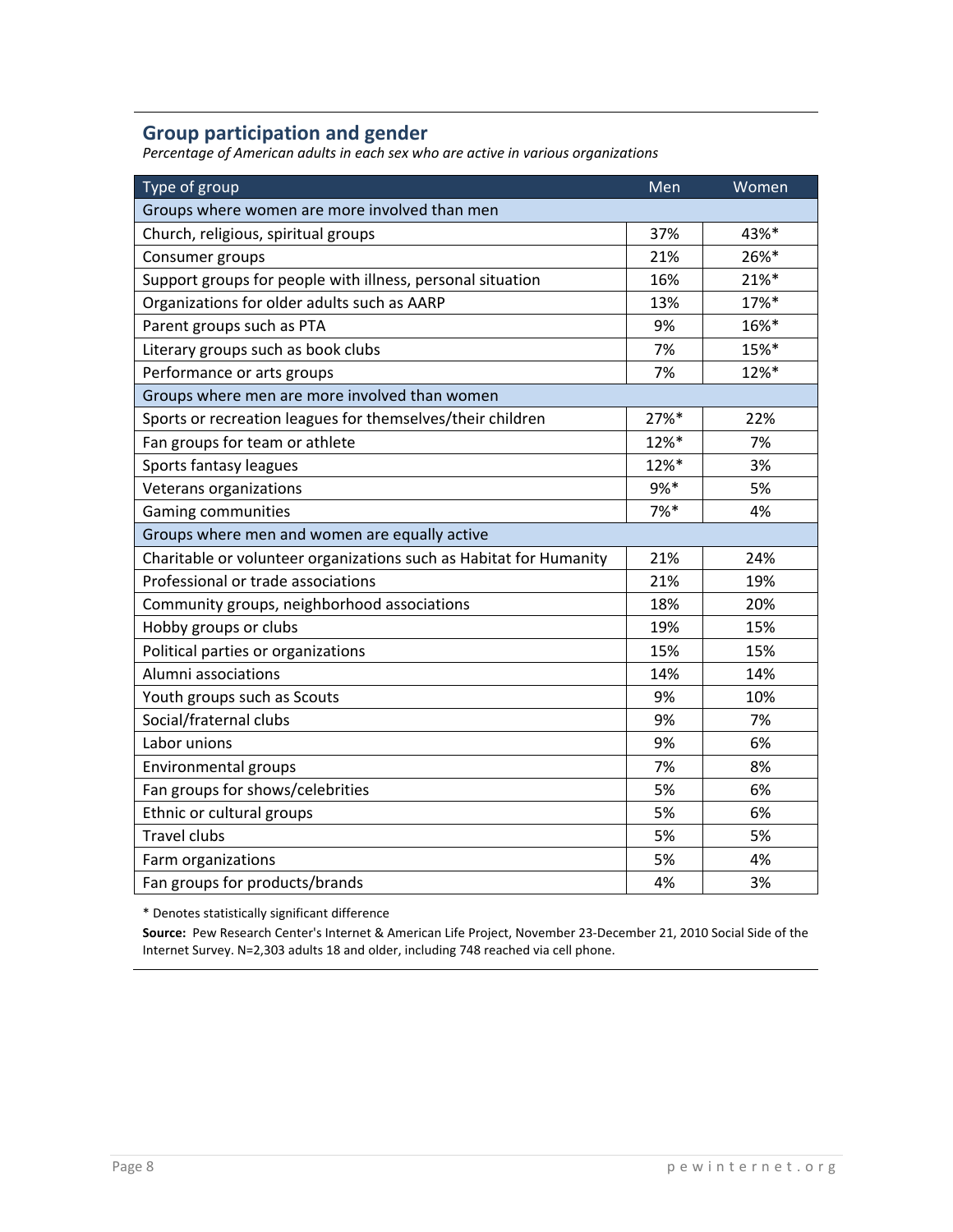When it comes to age cohorts, there are similarly striking differences. Older Americans are the most likely to be active in church groups, organizations for older adults like AARP, consumer groups, and charitable or volunteer organizations. The youngest adults are the most likely to be part of gaming communities and fan groups of various kinds, and the least likely to participate in neighborhood groups, support groups, political organizations, and labor unions. Those ages 30‐49 are the most likely to be active in sports and recreation leagues, sports fantasy leagues, and youth‐related groups.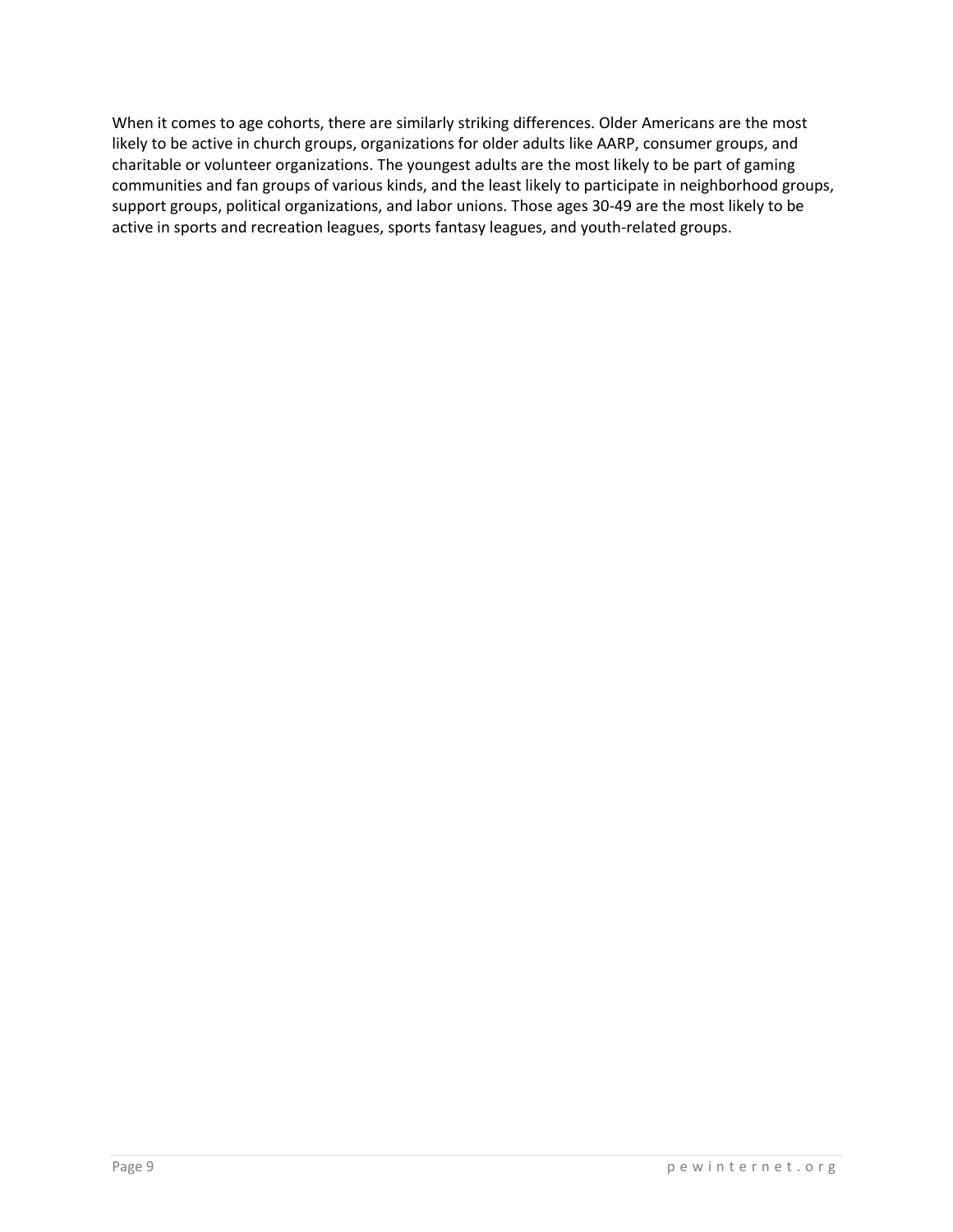# **Group participation and age**

*Percentage of American adults in each age grouping who are active in various organizations*

| Type of group                                                         | Total<br>pop. | Ages<br>18-29  | Ages<br>30-49 | Ages<br>50-64 | Ages<br>$65+$ |
|-----------------------------------------------------------------------|---------------|----------------|---------------|---------------|---------------|
| Groups where those over age 50 are most active                        |               |                |               |               |               |
| Church, religious, spiritual groups                                   | 40%           | 29%            | 39%           | 42%           | 53%*          |
| Organizations for older adults such as AARP                           | 15%           | 2%             | 3%            | 27%*          | 37%*          |
| Consumer groups                                                       | 24%           | 18%            | 22%           | 30%*          | 24%           |
| Charitable or volunteer organizations such as Habitat<br>for Humanity | 22%           | 17%            | 23%           | 26%*          | 22%           |
| Professional or trade associations                                    | 20%           | 13%            | 24%*          | 26%*          | 12%           |
| Veterans organizations                                                | 7%            | 2%             | 5%            | $9%*$         | 13%*          |
| Groups where the youngest adults are most active                      |               |                |               |               |               |
| Gaming communities                                                    | 6%            | 10%*           | 5%            | 4%            | 3%            |
| Fan groups for shows/celebrities                                      | 6%            | $8%$ *         | 6%            | 4%            | 4%            |
| Fan groups for products/brands                                        | 3%            | 6%*            | 4%            | 2%            | 1%            |
| Groups where the youngest adults are least active                     |               |                |               |               |               |
| Community groups, neighborhood associations                           | 19%           | 9%^            | 20%           | 23%           | 23%           |
| Support groups for those w/ illness, personal situation               | 18%           | 14%^           | 19%           | 21%           | 20%           |
| Political parties or organizations                                    | 15%           | $8%$ ^         | 15%           | 20%           | 16%           |
| Parent groups such as PTA                                             | 13%           | 7%^            | 21%           | 11%           | 6%            |
| Labor unions                                                          | 8%            | $4\%$ ^        | 9%            | 12%           | 5%            |
| <b>Travel clubs</b>                                                   | 5%            | $2\%^{\wedge}$ | 5%            | 6%            | 7%            |
| Groups where GenX /younger Boomers are most active                    |               |                |               |               |               |
| Sports or recreation leagues for themselves/their<br>children         | 24%           | 17%            | 36%*          | 21%           | 14%           |
| Youth groups such as Scouts                                           | 9%            | 7%             | 13%*          | 8%            | 5%            |
| Sports fantasy leagues                                                | 7%            | 7%             | 11%*          | 4%            | 5%            |
| Group where oldest adults are least active                            |               |                |               |               |               |
| Fan groups for team or athlete                                        | 9%            | 10%            | 12%           | 8%            | $6%$ ^        |
| Groups where all ages are equally active                              |               |                |               |               |               |
| Hobby groups or clubs                                                 | 17%           | 14%            | 18%           | 18%           | 17%           |
| Alumni associations                                                   | 14%           | 13%            | 14%           | 16%           | 15%           |
| Literary groups such as book clubs                                    | 11%           | 10%            | 10%           | 12%           | 12%           |
| Performance or arts groups                                            | 10%           | 8%             | 11%           | 12%           | 11%           |
| Social/fraternal clubs                                                | 8%            | 8%             | 7%            | 8%            | 10%           |
| Environmental groups                                                  | 7%            | 5%             | 8%            | 8%            | 8%            |
| Farm organizations                                                    | 4%            | 3%             | 5%            | 4%            | 5%            |

\* Denotes statistically significant difference greater than other groups at the 95% level

^ Denotes statistically significant difference less than other groups

**Source:** Pew Research Center's Internet & American Life Project, November 23‐December 21, 2010 Social Side of the Internet Survey. N=2,303 adults 18 and older, including 748 reached via cell phone.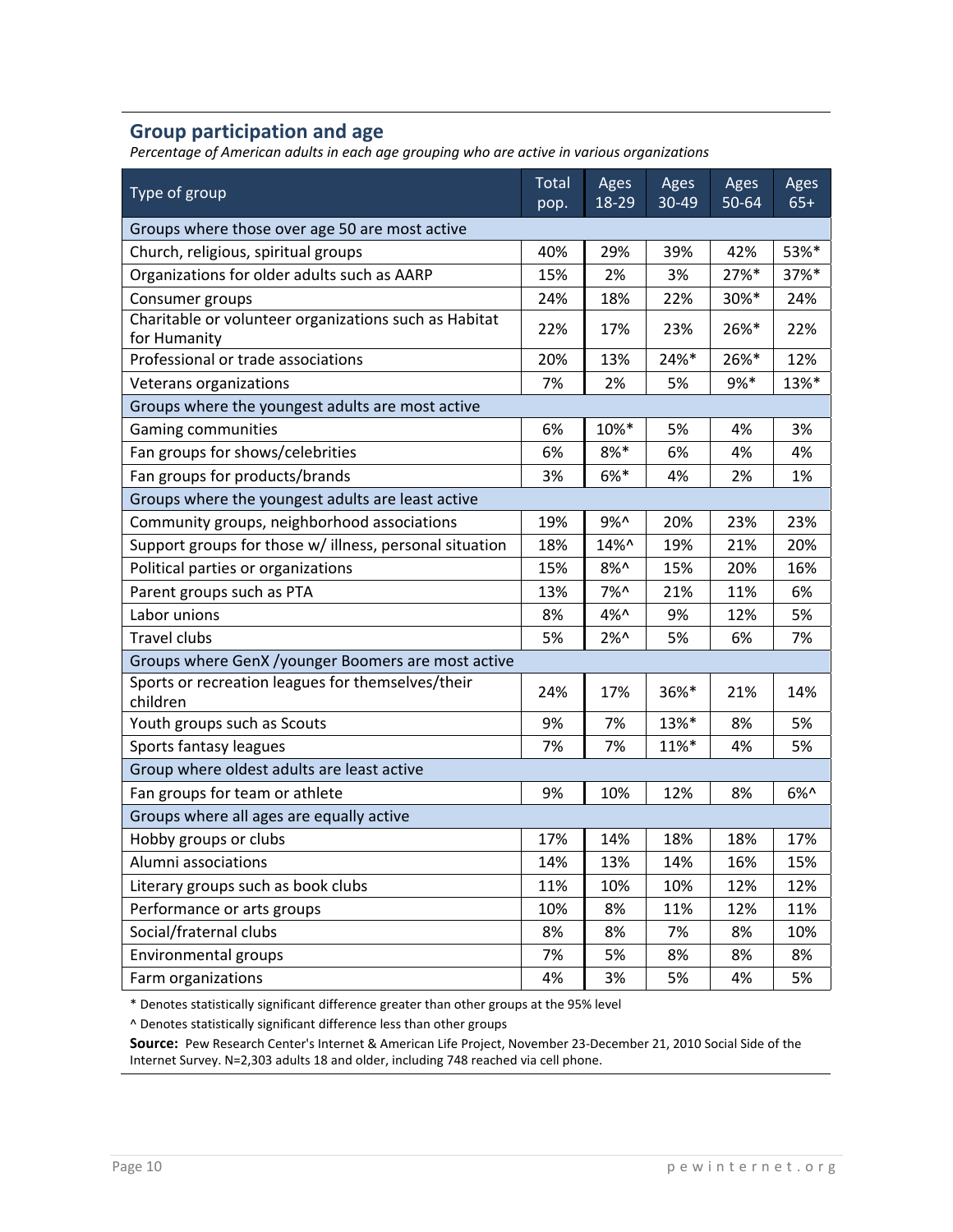There are also some differences tied to racial and ethnic groups. African‐Americans are the most likely to be active in church groups, support groups, and parent groups. Whites are most likely to be involved in consumer groups, charitable organizations, professional or trade associations, hobby groups, and veterans organizations – and least likely to be active in fan groups or ethic clubs. Hispanics are least likely to be involved in community groups, organizations for older adults, political parties, book clubs, or performance groups.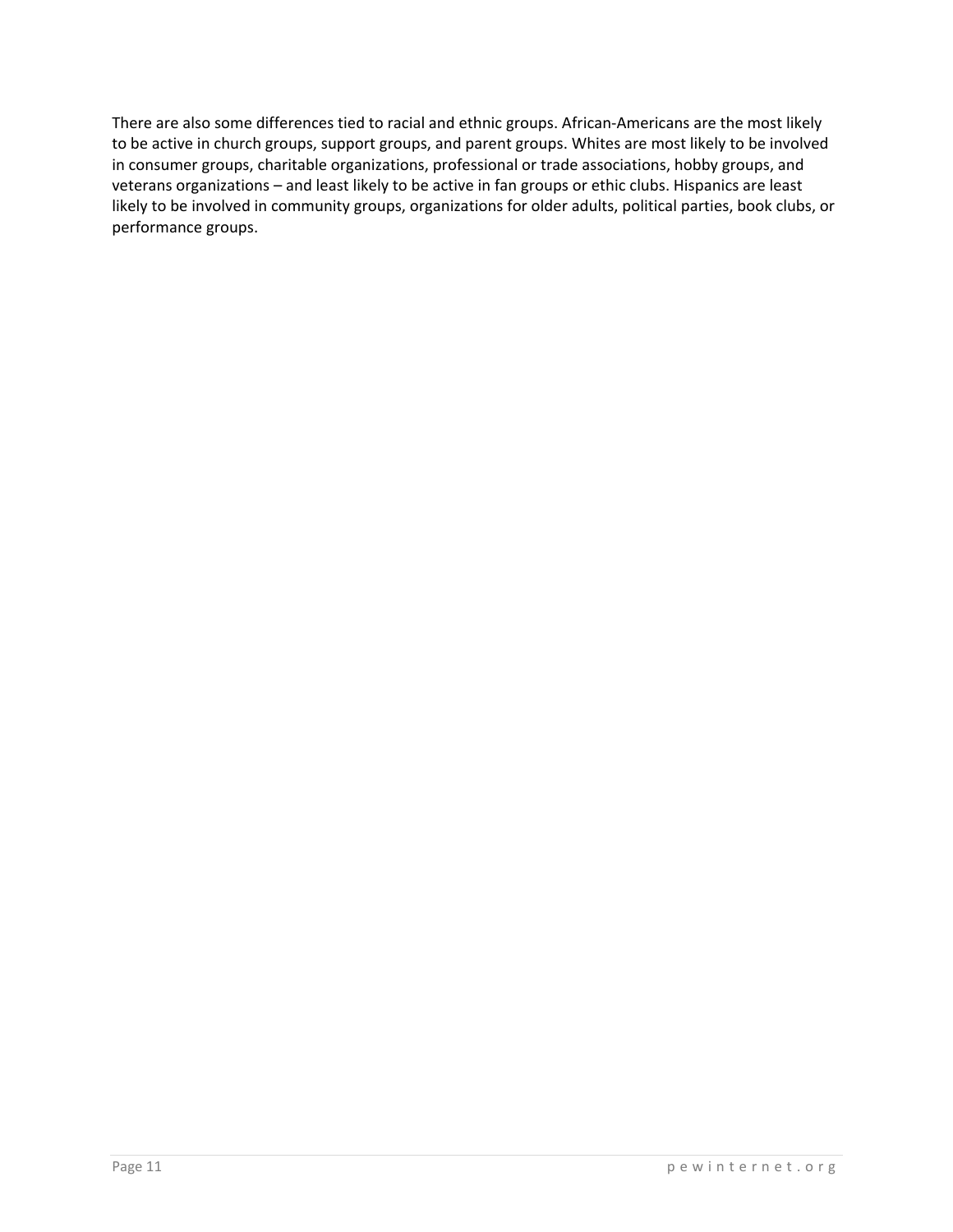# **Group participation by race and ethnicity**

*Percentage of American adults in each group who are active in various organizations*

| Type of group                                                         | Total<br>pop. | White         | <b>Black</b> | Hispanic |  |
|-----------------------------------------------------------------------|---------------|---------------|--------------|----------|--|
| Groups where blacks are the most active                               |               |               |              |          |  |
| Church, religious, spiritual groups                                   | 40%           | 40%           | 49%*         | 28%      |  |
| Support groups for people with illness, personal<br>situation         | 18%           | 18%           | $24%$ *      | 15%      |  |
| Parent groups such as PTA                                             | 13%           | 11%           | 20%*         | 11%      |  |
| Groups where whites are the most active                               |               |               |              |          |  |
| Consumer groups                                                       | 24%           | 26%*          | 21%          | 17%      |  |
| Charitable or volunteer organizations such as Habitat<br>for Humanity | 22%           | 24%*          | 19%          | 13%      |  |
| Professional or trade associations                                    | 20%           | 21%*          | 17%          | 14%      |  |
| Hobby groups or clubs                                                 | 17%           | 19%*          | 14%          | 11%      |  |
| Veterans organizations                                                | 7%            | $8%$ *        | 5%           | 2%       |  |
| Groups where whites are the least active                              |               |               |              |          |  |
| Fan groups for shows/celebrities                                      | 6%            | 5%^           | 8%           | 10%      |  |
| Ethnic or cultural groups                                             | 5%            | $3%^{\wedge}$ | 8%           | 8%       |  |
| Groups where Hispanics are the least active                           |               |               |              |          |  |
| Community groups, neighborhood associations                           | 19%           | 20%           | 21%          | 11%^     |  |
| Organizations for older adults such as AARP                           | 15%           | 17%           | 16%          | 4%^      |  |
| Political parties or organizations                                    | 15%           | 16%           | 13%          | $8%$ ^   |  |
| Literary groups such as book clubs                                    | 11%           | 10%           | 14%          | $8%$ ^   |  |
| Performance or arts groups                                            | 10%           | 10%           | 15%          | 7%^      |  |
| Groups where all are equally active                                   |               |               |              |          |  |
| Sports or rec leagues for themselves/their children                   | 24%           | 25%           | 21%          | 22%      |  |
| Alumni associations                                                   | 14%           | 15%           | 11%          | 13%      |  |
| Fan groups for team or athlete                                        | 9%            | 10%           | 10%          | 9%       |  |
| Youth groups such as Scouts                                           | 9%            | 10%           | 10%          | 7%       |  |
| Social/fraternal clubs                                                | 8%            | 8%            | 10%          | 5%       |  |
| Labor unions                                                          | 8%            | 9%            | 6%           | 5%       |  |
| Sports fantasy leagues                                                | 7%            | 8%            | 7%           | 6%       |  |
| Environmental groups                                                  | 7%            | 8%            | 6%           | 6%       |  |
| Gaming communities                                                    | 6%            | 6%            | 6%           | 5%       |  |
| <b>Travel clubs</b>                                                   | 5%            | 5%            | 7%           | 3%       |  |
| Farm organizations                                                    | 4%            | 5%            | 3%           | 3%       |  |
| Fan groups for products/brands                                        | 3%            | 3%            | 4%           | 3%       |  |

\* Denotes statistically significant difference greater than other groups at the 95% level

^ Denotes statistically significant difference less than other groups at the 95% level

**Source:** Pew Research Center's Internet & American Life Project, November 23‐December 21, 2010 Social Side of the Internet Survey. N=2,303 adults 18 and older, including 748 reached via cell phone.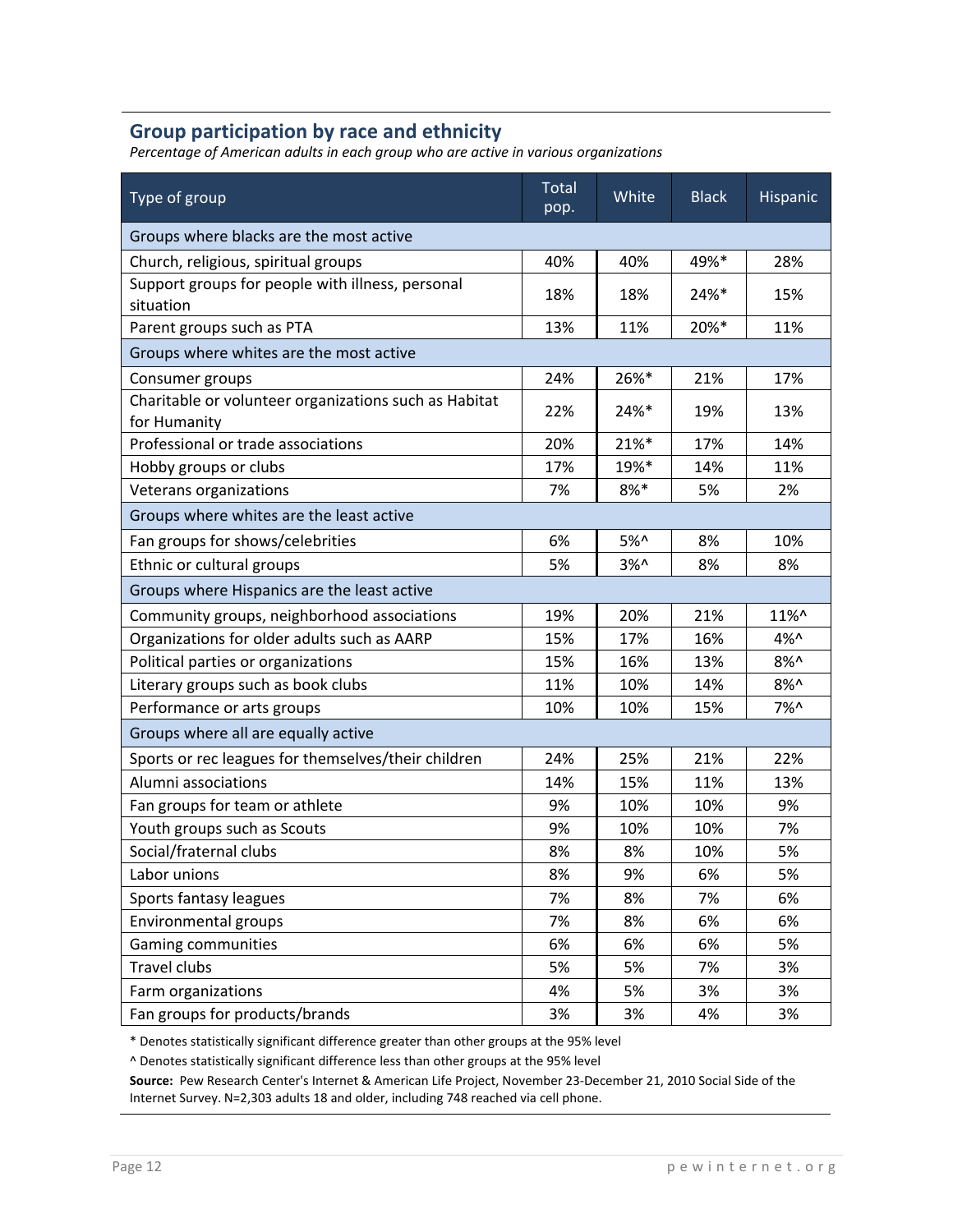In addition to those factors, socio‐economic status is strongly tied to group participation. Those with college degrees are substantially more likely than others to be participants in all the groups that were queried in this survey, except support groups, organizations for older adults, fan groups of athletes or teams, labor unions, sports fantasy leagues, gaming communities, and veterans groups. The same pattern held for household income. The higher the income the more likely someone was to be involved with most groups, except the groups cited above.

Another attribute associated with being active in many organizations was the length of time a person had lived in his or her community. In a number of cases, the longer someone had lived in a community the more likely that person was to be active in certain groups, especially those that had a geographic component to them. For instance, those who had lived in a community for 20 or more years were more likely that those who had lived in a community five years or less to be active in these kinds of groups: church and spiritual groups, organizations for older Americans, veterans organizations, labor unions, and farm organizations.

In some instances, the type of community in which respondents lived was tied to the likelihood of their involvement with certain kinds of groups. For example, suburban dwellers were more likely than others to be active in sports leagues for themselves or their children, consumer groups, professional or trade associations, community associations, hobby groups, political organizations, alumni associations, parent groups, sports fantasy leagues. Those who live in large cities were more likely than others to be in consumer groups, literary discussion groups, gaming communities, fan groups, and ethnic/cultural groups. Those who live in rural areas were most likely to be involved with church and spiritual groups, organizations for older adults like AARP, veterans groups, and farm organizations.

# **The special role of personal efficacy and social trust**

Two of the main drivers of activism in groups appear to be people's sense of their own ability to make a difference and their sense of trust in others. We did not probe either issue in great depth in this survey, but we did take simple readings. On the issue of personal efficacy, we asked respondents, "Overall, how much impact do you think people like you can have in making your community a better place to live  $-$  a big impact, a moderate impact, a small impact, or no impact at all?" Some 30% said they felt they can have a big impact; 39% said they can have a moderate impact; 22% said they have a small impact; and 10% said they felt they have no impact.

To get a glimpse into people's sense of trust, we asked, "Generally speaking, would you say that most people can be trusted or that you can't be too careful in dealing with people?" Some 44% said most people can be trusted and 50% said "you can't be too careful."

In both the case of personal efficacy and the case of trust, those who felt they could have a big impact and those who thought most others could be trusted were more likely to be active in groups, more likely to be connected to multiple groups, more likely to spend more time in volunteer and group activities, and more likely to report positive personal and societal outcomes from their group experiences.

Technology users were more likely to say they trusted others: 49% of internet users said that, compared with 27% of non-internet users; 49% of those who connect to the internet wirelessly said others could be trusted, compared with 28% of those who do not connect wirelessly. And technology users were more likely to say they felt they could have a big impact on their communities: 33% of internet users said that, compared with 21% of non-users; 36% of wireless internet users said they could have big impact, compared with 23% of those who do not connect to the internet that way.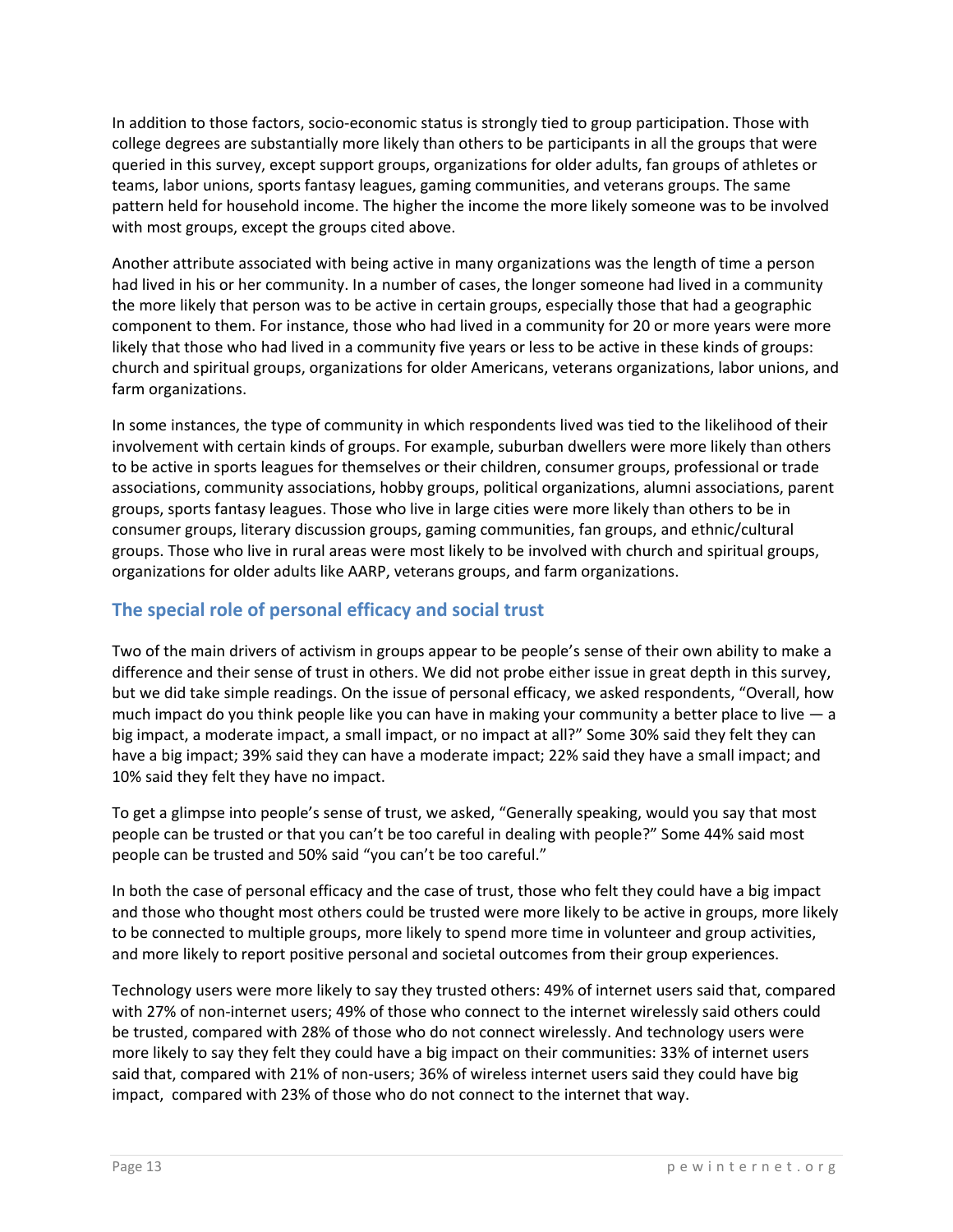Clearly, a personal sense that one can have impact will likely propel some people into group activities aimed at personal fulfillment and civic engagement. In addition, the degree to which people are interested in others, can work with others, and can find benefits in social connection could also influence their willingness to become active in groups.

## **Why people do not participate in groups**

A quarter of Americans do not belong to any of the kinds of groups that Pew Internet probed in this survey. We asked those respondents some questions about the reasons they might not be active and the most frequently cited reasons were time pressures (cited by 43% of non‐group members as a major reason for not being active) and lack of interest in these kinds of organizations (cited by 25% as a major reason for not being activity). Others said health issues, lack of access to the internet, and their view that they cannot find groups or organizations that share their interests.

# **Reasons people do not participate in social and civic groups**

|                                                                                            | Major<br>reason | Minor<br>reason | Not a<br>reason | DK/Ref |
|--------------------------------------------------------------------------------------------|-----------------|-----------------|-----------------|--------|
| You don't have the time to participate in<br>these kinds of groups or organizations        | 43%             | 13%             | 42%             | 2%     |
| You have no interest in participating in these<br>kinds of groups or organizations         | 25%             | 15%             | 56%             | 5%     |
| You have health or medical issues that<br>prevent you from participating                   | 17%             | 7%              | 75%             | $\ast$ |
| You don't have access to the internet                                                      | 10%             | 11%             | 78%             | 1%     |
| You can't find groups or organizations with<br>people who share your interests and beliefs | 9%              | 10%             | 78%             | 3%     |

*The 25% of adults who are not active in groups were asked: Please tell me if each of the* following is a reason for you, personally, or not [for not being able to be active in groups] ....

**Source:** Pew Research Center's Internet & American Life Project, November 23‐December 21, 2010 Social Side of the Internet Survey. N for non‐group participants=470.

Time pressures were most likely to be cited by those under age 50 as a major reason why they were not active in groups, while health issues were most likely to be cited by those over age 50. Women were more likely than men to say that they had health issues and had difficulty finding groups that shared their interests (15% of non-group participant women cited this as a major reason vs. 4% of nonparticipant men).

Some 20% of internet users are not active in any groups – compared with 44% of non-internet users. These internet users tend to stay away from groups because they are time stressed. Some 48% cite that as a major reason they are not active in groups. Interestingly, 17% of the non-internet users who also do not participate in groups say that lack of internet access is a major factor in their inactivity.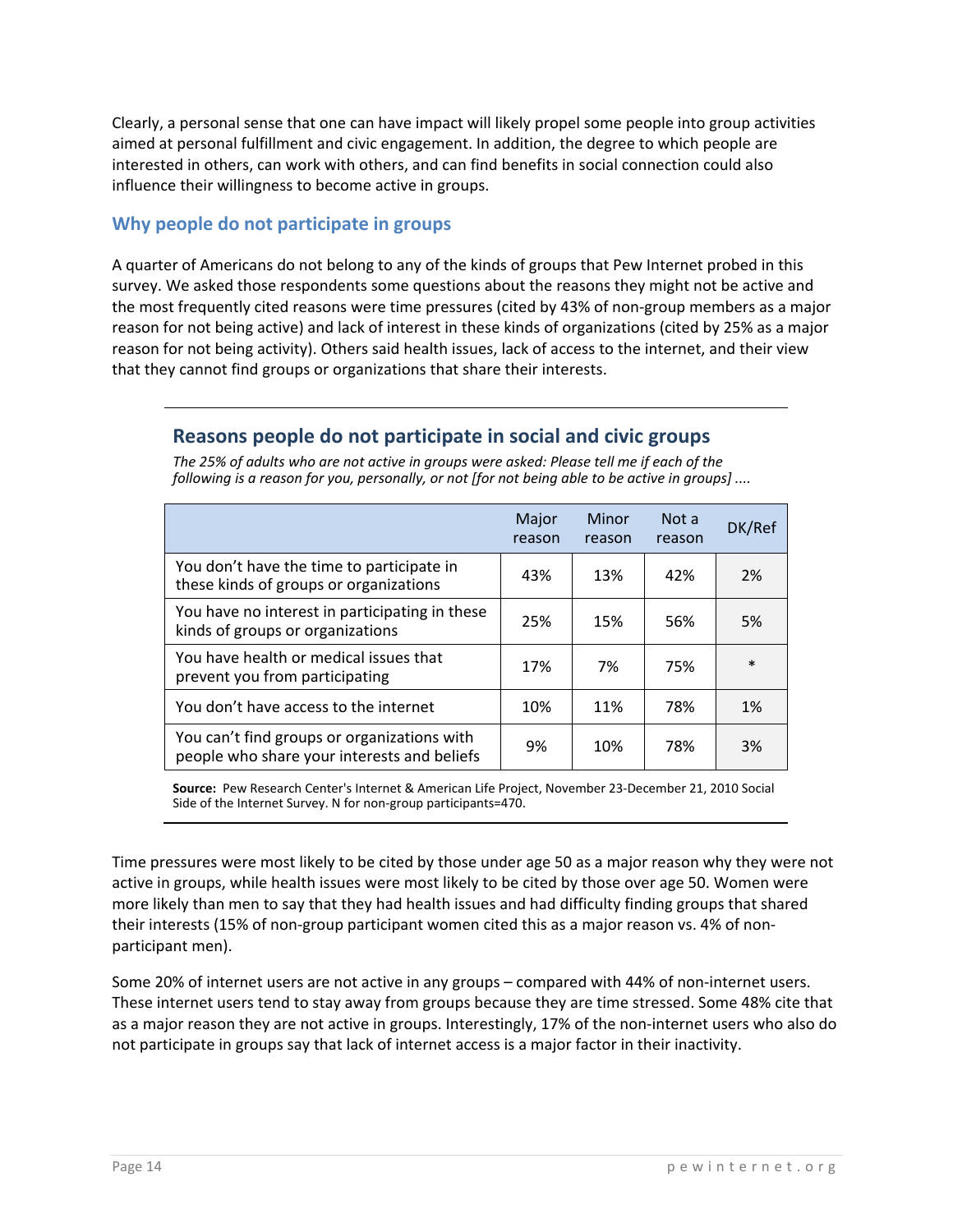# **Section 2: Joining, participating in and leaving groups**

## **Why people participate**

Those who are active members in groups – 75% of Americans – were asked about three potential reasons for being active in social or civic groups. Some 59% of adults cite this as the major reason: accomplishing things as part of a group that they could not accomplish on their own. An almost equal number (57%) say that keeping up with news and information about subjects that matter to them is a major reason. Fewer adults cite meeting new people as a major reason to participate in social and civic groups.

#### **Reasons people participate in social and civic groups**

Please tell me if, for you personally, each of the following is a MAJOR reason to participate, a MINOR *reason, or not a reason at all… (as % of all those who are active in groups)*

|                                                                                  | Major<br>reason | Minor<br>reason | Not a<br>reason | DK/Ref |
|----------------------------------------------------------------------------------|-----------------|-----------------|-----------------|--------|
| Accomplishing things as part of a group that you<br>can't accomplish on your own | 59%             | 26%             | 14%             | 1%     |
| Keeping up with news and information about<br>subjects that matter to you        | 57%             | 30%             | 12%             | 1%     |
| Meeting new people who share your interests                                      | 48%             | 37%             | 14%             | 1%     |

**Source:** Pew Research Center's Internet & American Life Project, November 23‐December 21, 2010 Social Side of the Internet Survey. N for active members of groups=1,833.

Reasons for participating in groups vary across age groups. The youngest adults, age 18‐29, are much more likely than older adults to say that meeting new people is a major reason they participate in these kinds of groups. Six in ten young adults (59%) say meeting new people is a major reason for them, making it equally important as keeping up with information (58%) and almost as important as accomplishing things as part of a group that they cannot accomplish on their own (65%). In contrast, about one in five adults age 65 and older (18%) say meeting people who share their interests is not a reason at all for them to participate in groups.

Low income adults and African‐Americans are also slightly more likely than others to cite meeting new people who share their interests as a major reason to participate in social and civic groups. More than half of adults (56%) in households earning less than \$30,000 say this is a major reason for them, and among African‐American adults, 58% cite this as a major reason.

Both African‐American adults (70%) and Hispanic adults (67%) are significantly more likely than white adults (54%) to say that keeping with news and information that matters to them is a major reason to participate. In fact, for minority adults, this reason ranks higher than accomplishing things as part of a group or meeting new people.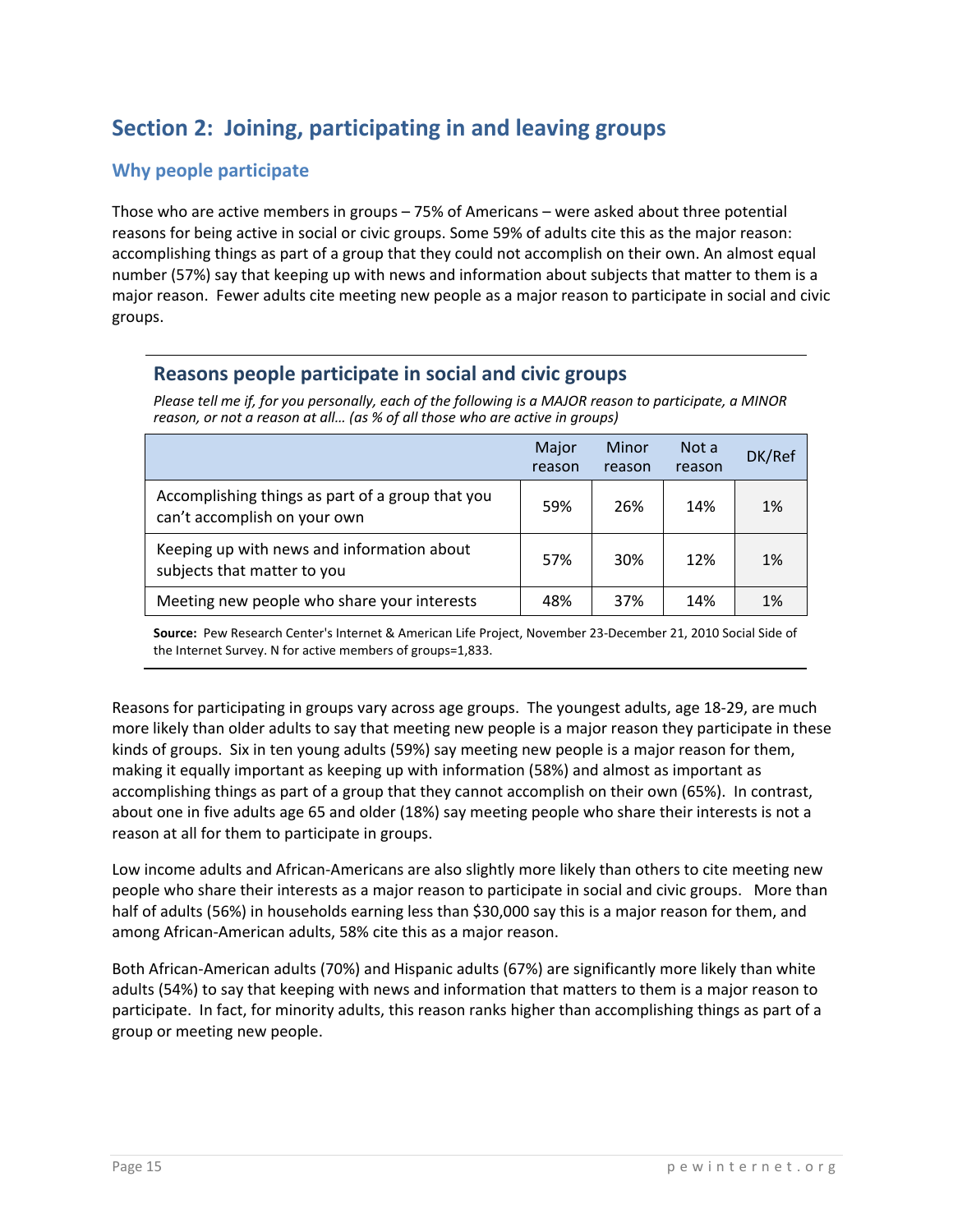#### **What makes people join particular groups**

In deciding whether to join a social or civic group, the top two considerations are about group productivity—whether the individual thinks the group can accomplish its goals (63% say this is very important in their decision) and whether the group engages in productive discussions about something that is important to that individual (61% say this is very important).

# **What factors affect the decision to join a group**

*% of active social or civic group members who say each is very important in their decision to join…*



**Source:** Pew Research Center's Internet & American Life Project, November 23‐December 21, 2010 Social Side of the Internet Survey. N for active members of groups=1,833.

An individual's reasons for joining a social or civic group vary somewhat by both race and gender. African‐American adults, for instance, are more likely than white adults to say that the group's ability to accomplish its goals (72% v. 60%), whether the group engages in productive discussions (71% v. 59%) and the costs of participation (50% v. 40%) are very important factors in their decision to join a group. In addition, more women than men say that productive discussions (64% v. 58%), the costs of participation (47% v. 37%) and the time required to participate (56% v. 44%) are very important in their decision.

#### **The roles people play in groups**

Asked how they have been active in their groups in the 30 days prior to the survey, two-thirds of group members say they had attended a meeting or event for a group they are active in. Another six in ten reported volunteering their time to a group in the past month. Only half as many group members (32%) reported taking a leadership role in a group they are active in during that same time period. It should be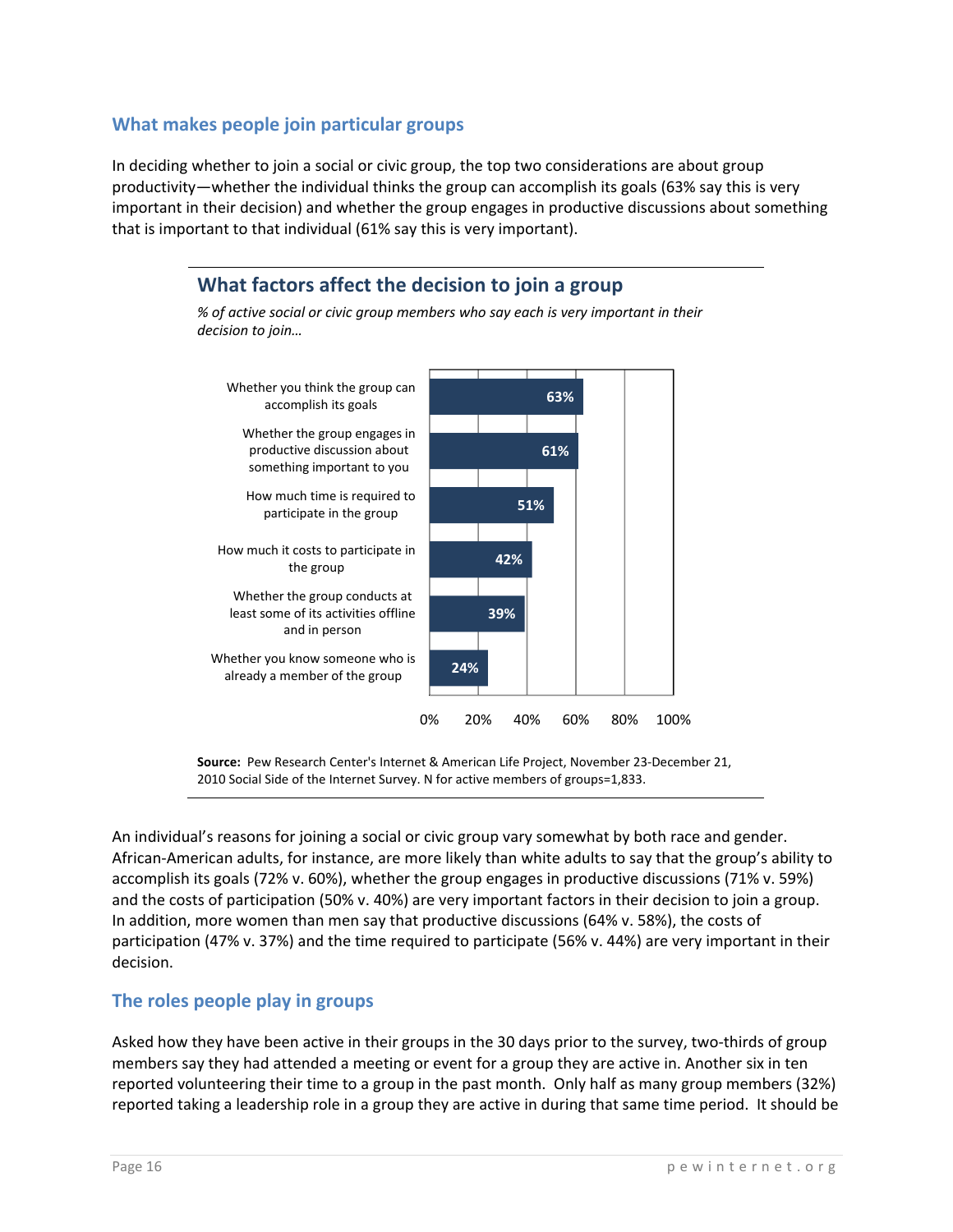noted that the survey took place in late November and December, a time of year in which many people are particularly active in social and civic groups.



Participation of all types within social and civic groups is highest among adults with a college education and those with the highest incomes. As the table below indicates, taking a leadership role is more than twice as common among college graduates (41%) as it is among those with less than a high school education (17%).

# **Active participation is highest among the more educated and affluent**

*% of active group members in each group who have done the following in the past 30 days…*

|                        | Attended<br>meeting or<br>events | Volunteered<br>their time | Contributed<br>money | Taken a<br>leadership<br>role |
|------------------------|----------------------------------|---------------------------|----------------------|-------------------------------|
| Education              |                                  |                           |                      |                               |
| Less than high school  | 56%                              | 49%                       | 39%                  | 17%                           |
| High school graduate   | 61%                              | 54%                       | 56%                  | 26%                           |
| Some college           | 66%                              | 61%                       | 55%                  | 29%                           |
| College grad or higher | 75%                              | 69%                       | 68%                  | 41%                           |
| Household income       |                                  |                           |                      |                               |
| Less than \$30,000     | 61%                              | 54%                       | 48%                  | 25%                           |
| \$30,000-\$49,999      | 64%                              | 57%                       | 51%                  | 26%                           |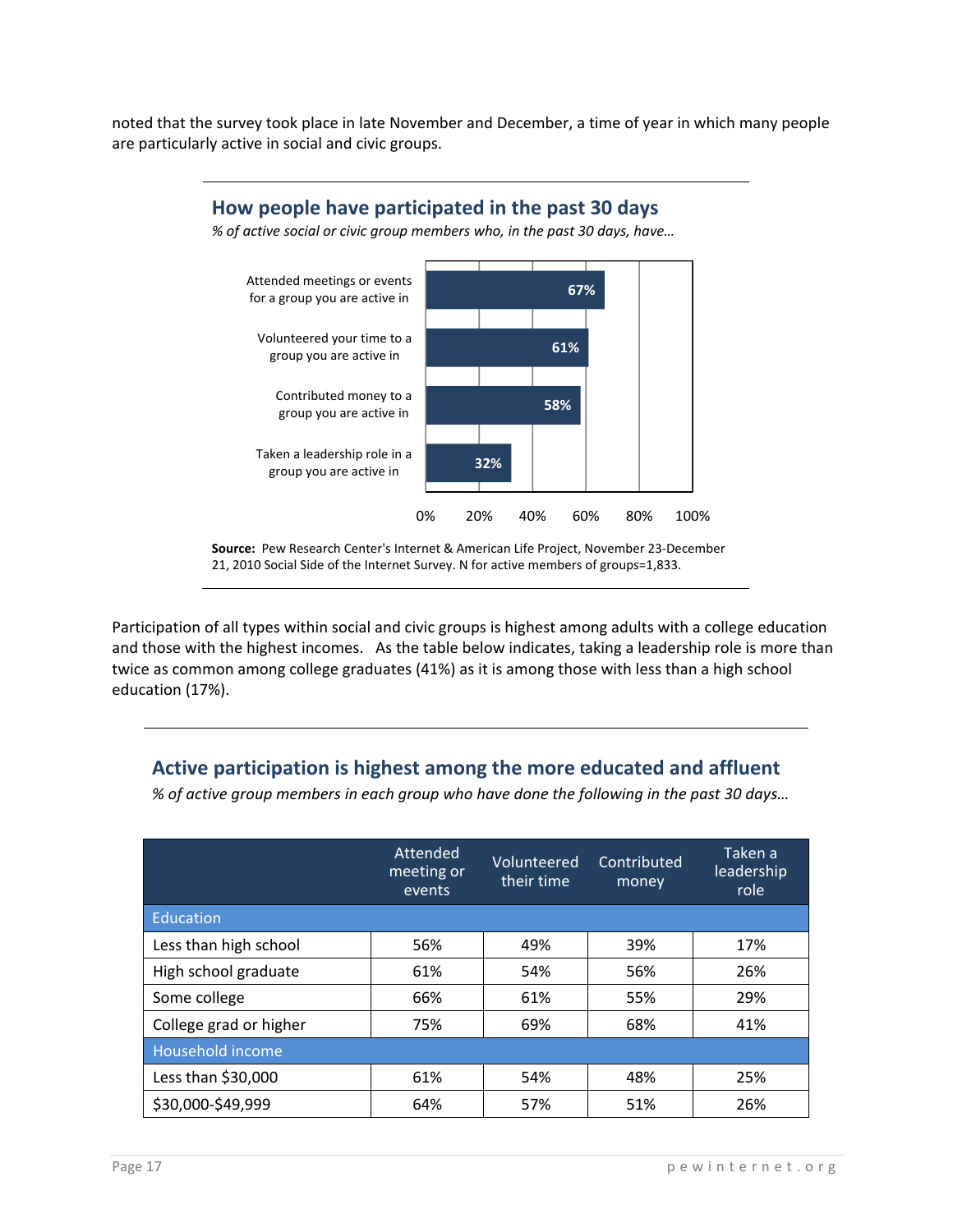| \$50,000-\$74,999  | 65% | 68% | 67% | 41% |
|--------------------|-----|-----|-----|-----|
| \$75,000 or higher | 75% | 71% | 69% | 38% |

**Source:** Pew Research Center's Internet & American Life Project, November 23‐December 21, 2010 Social Side of the Internet Survey. N for active members of groups=1,833.

#### **How group members feel about their group's activities**

Adults currently active in social or civic groups were asked about their groups' accomplishments and achievements over the past 12 months. Overall, six in ten (60%) reported feeling really proud of a group they are active in because of something it achieved or a positive difference it had made over that time period. Fewer (45%) felt they had accomplished something in a group they belonged to that they would not have been able to achieve on their own. And fully one in five active group members (19%) said that at some point in the past 12 months they had felt really disappointed in a group they belonged to because it failed to achieve its goals or lacked purpose.

As was the case with active participation, education and income influence are related to one's feelings about their group activities. Adults with more education and higher incomes are more likely to be both proud of a group's achievements and more likely to feel they had accomplished something through a group that would not have been possible on their own. However, adults with the highest incomes are also the most likely to be disappointed in a group they belong to.

|                        | Proud of a group's<br>achievements or a<br>positive difference<br>the group had<br>made | They accomplished<br>something in a<br>group they could<br>not have done on<br>their own | Disappointed<br>in a group because<br>it failed to achieve<br>goals or lacked<br>purpose |
|------------------------|-----------------------------------------------------------------------------------------|------------------------------------------------------------------------------------------|------------------------------------------------------------------------------------------|
| Education              |                                                                                         |                                                                                          |                                                                                          |
| Less than high school  | 51%                                                                                     | 35%                                                                                      | 20%                                                                                      |
| High school graduate   | 53%                                                                                     | 39%                                                                                      | 14%                                                                                      |
| Some college           | 61%                                                                                     | 47%                                                                                      | 23%                                                                                      |
| College grad or higher | 66%                                                                                     | 52%                                                                                      | 19%                                                                                      |
| Household income       |                                                                                         |                                                                                          |                                                                                          |
| Less than \$30,000     | 58%                                                                                     | 43%                                                                                      | 19%                                                                                      |
| \$30,000-\$49,999      | 56%                                                                                     | 44%                                                                                      | 16%                                                                                      |
| \$50,000-\$74,999      | 61%                                                                                     | 47%                                                                                      | 18%                                                                                      |
| \$75,000 or higher     | 64%                                                                                     | 50%                                                                                      | 24%                                                                                      |

#### **Feelings about group activities vary by education and income**

*% of active group members in each group who in the past 12 months have felt…*

**Source:** Pew Research Center's Internet & American Life Project, November 23‐December 21, 2010 Social Side of the Internet Survey. N for active members of groups=1,833.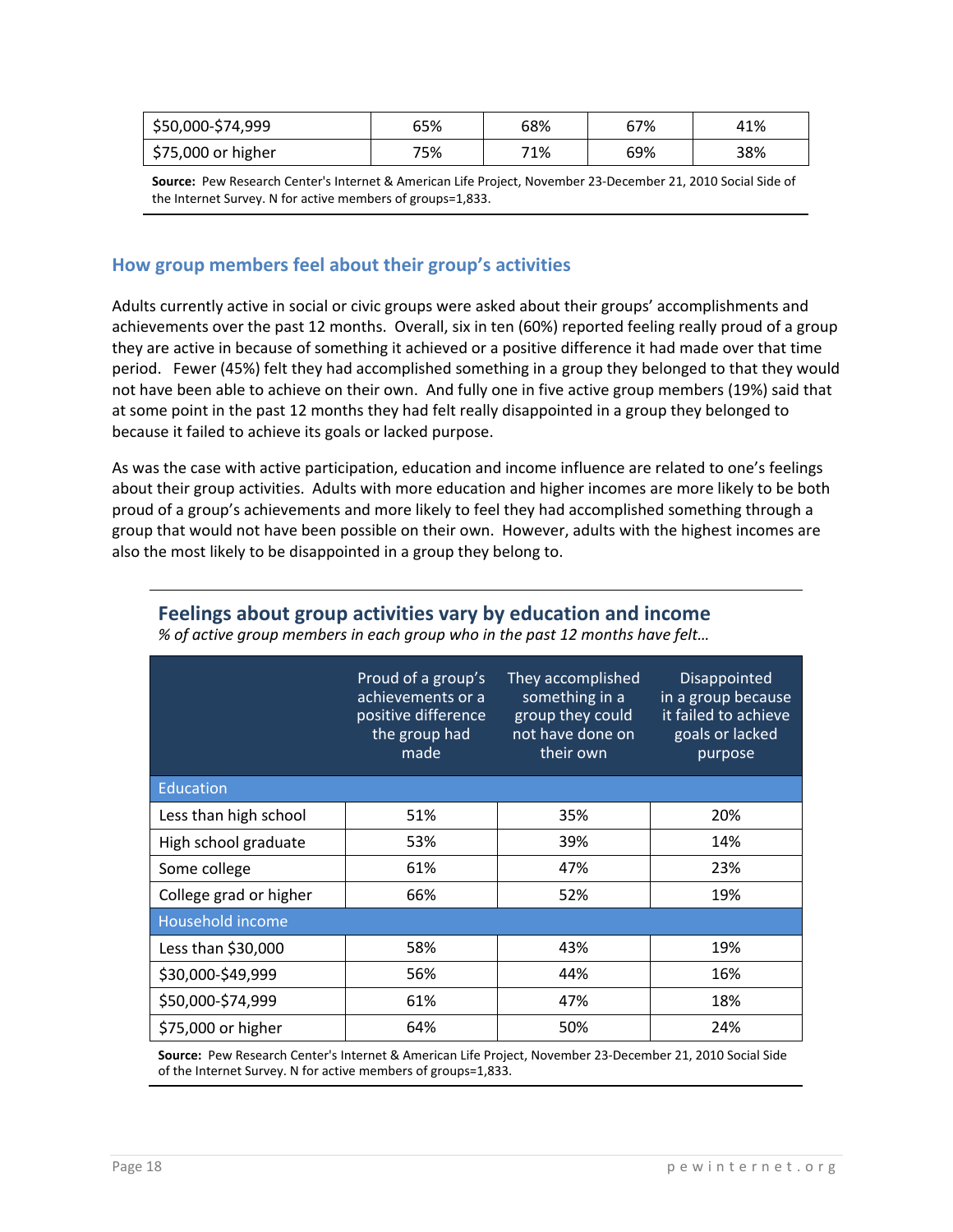#### **Why people leave groups**

Among all adults, one in ten (10%) had left a social or civic group or organization in the 12 months prior to the survey. Asked why they had left, the most commonly cited reason was a lack of group leadership, followed closely by having simply lost interest in the goals or purposes of the group. The least cited reason of those asked about was having too much responsibility.



**Source:** Pew Research Center's Internet & American Life Project, November 23‐December 21, 2010 Social Side of the Internet Survey. N for active members of groups=1,833.

An individual's reasons for leaving a group seem fairly universal; there are virtually no differences across demographic subgroups in terms of why one decides to leave a social or civic group.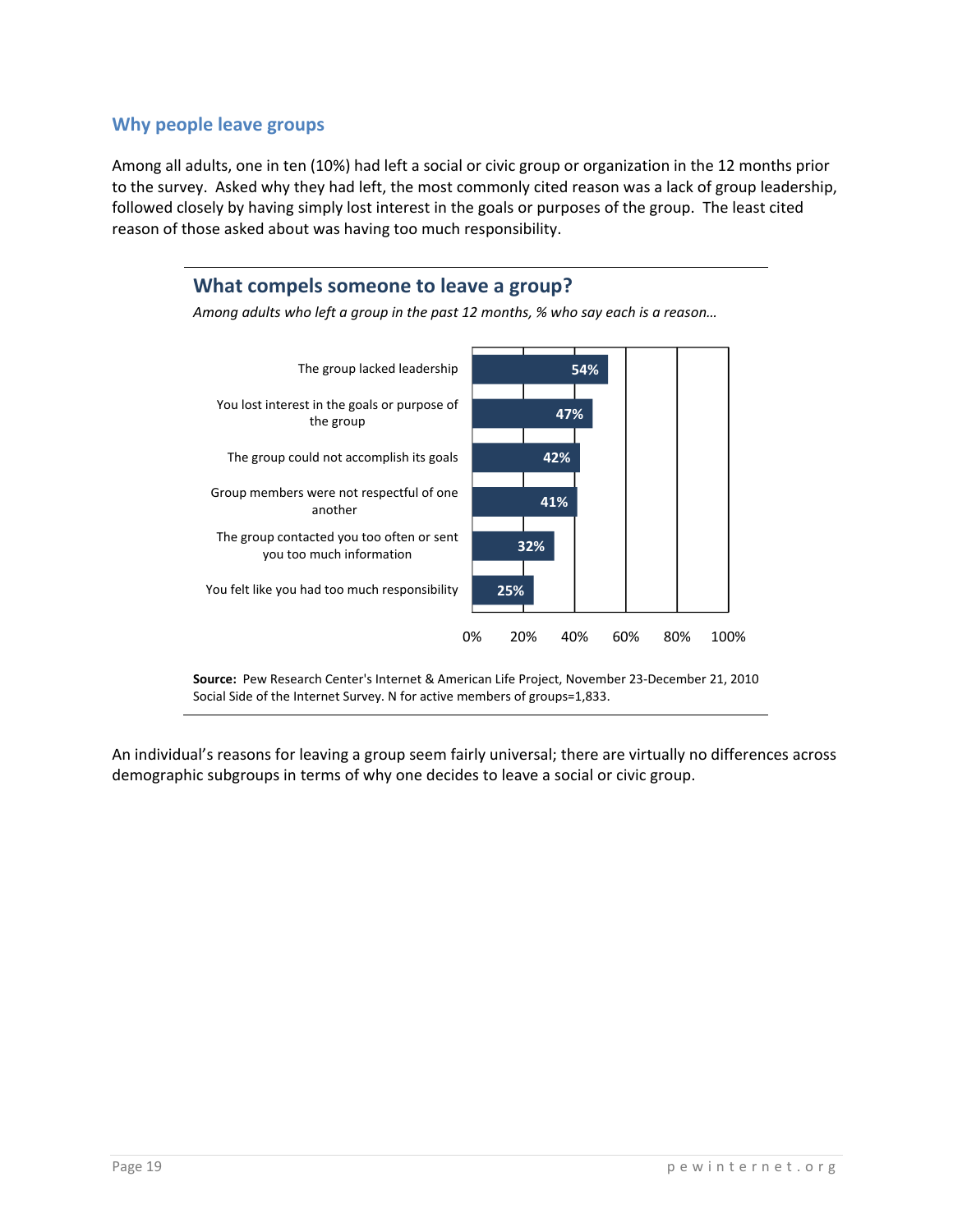**Internet users are more active participants in their groups than other adults, and are more likely to feel pride and a sense of accomplishment** 

Overall, internet users report higher levels of active group participation in the 30 days prior to the survey than do adults who are not online. Specifically, internet users report higher rates of charitable donations, volunteering , attending meetings and events and taking leadership roles.



**Source:** Pew Research Center's Internet & American Life Project, November 23‐December 21, 2010 Social Side of the Internet Survey. N for active members of groups=1,833

Perhaps reflecting their higher levels of participation, internet users are also more likely than non-users to say that, in the past 12 months, they have felt really proud of a group they are active in because of something it accomplished or a positive difference it made (62% v. 47%) and that they have accomplished something as part of a group that they could not have accomplished themselves (48% v. 35%). Internet users and non‐users are statistically equally likely to say that in the past 12 months they felt disappointed in a group they are active in because it failed to accomplish its goals or lacked purpose. Internet users are, however, slightly more likely to report leaving a group in the past 12 months.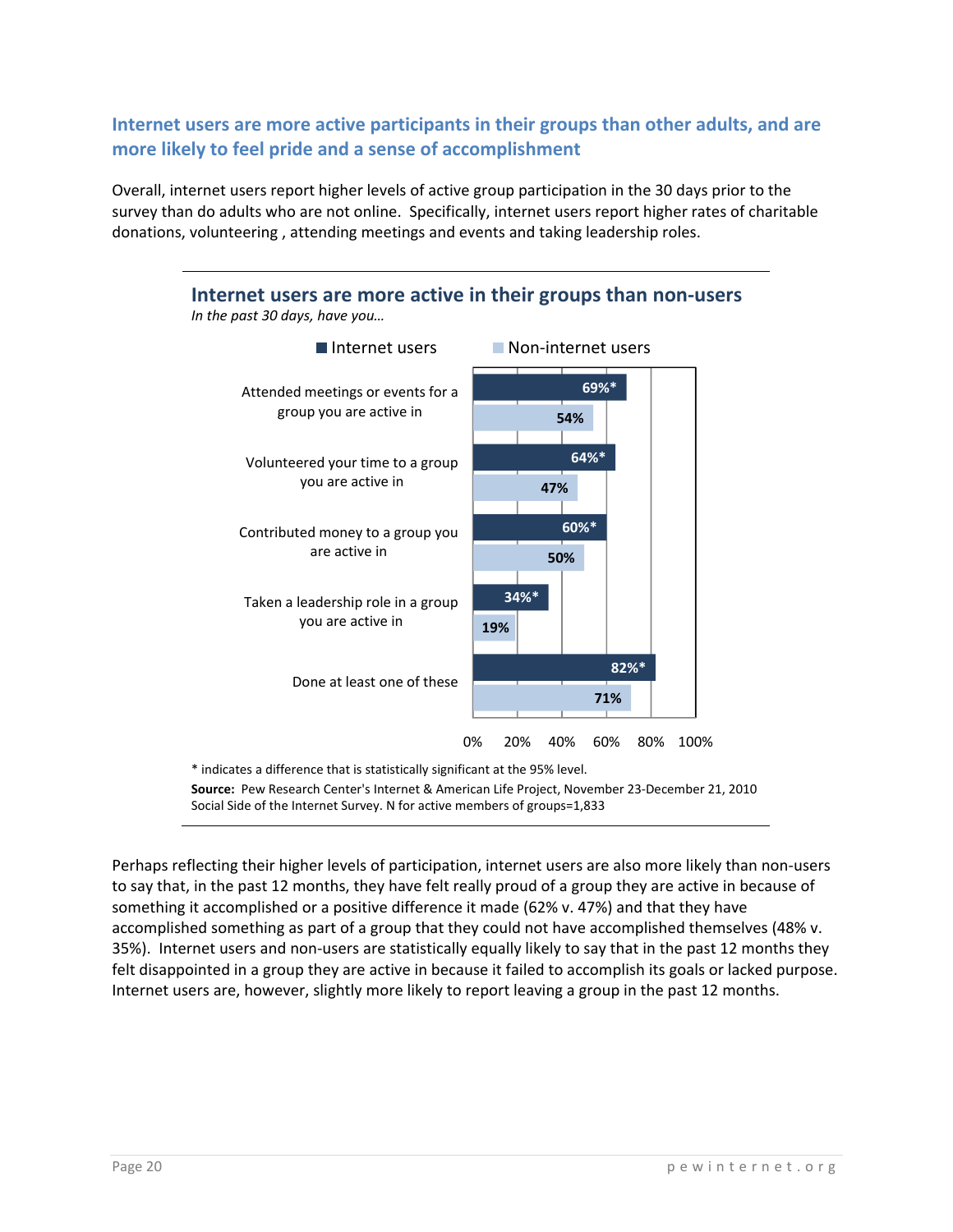# **Internet users are more likely to feel pride and a sense of accomplishment**

*In the past 12 months, have you…*



\* indicates a difference that is statistically significant at the 95% level.

**Source:** Pew Research Center's Internet & American Life Project, November 23‐December 21, 2010 Social Side of the Internet Survey. N for active members of groups=1,833

Overall, adults who use the internet and those who do not are equally likely to say that meeting new people and keeping up with news and information about subjects that matter to them are major reasons they participate in the social and civic groups to which they belong. However, internet users are more likely to say that accomplishing something as part of a group that they cannot accomplish on their own is a major reason they participate (62% of internet users say this, compared with 48% of offline adults).

In weighing the decision to join a particular group, adults who use the internet and those who do not are equally likely to cite time and cost commitments, whether they think the group can achieve its goals, and whether they know someone who is already a member of the group as very important factors in their decision to join. And surprisingly, non‐internet users are no more likely than internet users to say that having at least some group activity offline and in person is very important to them. However, adults who use the internet are more likely than those who are offline to say that having productive discussions about topics that matter to them is key in their decision about whether to join a group (63% v. 49% say it is very important).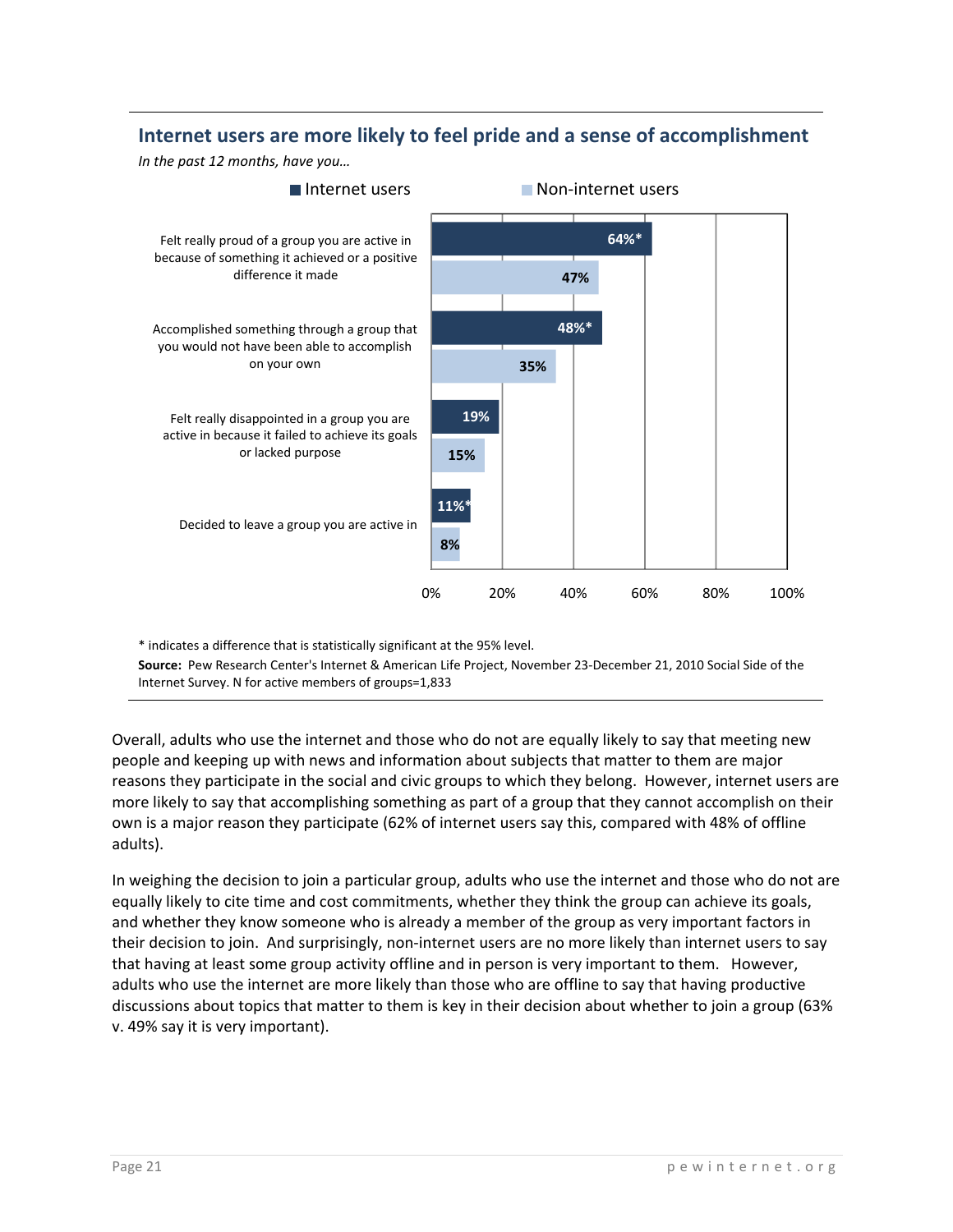# **Section 3: How the internet is used in groups – and the rise of social media and texting in group activities**

Across the board, technology users are more likely than non users to be involved in almost all the kinds of groups in the Pew Internet survey. Moreover, the internet is now deeply embedded in group activities and in how people create, join, participate in, and sustain groups. It is also implicated in the fluidity of group involvement as people sample groups, lurk in groups, and leave groups if they do not like the tone of group activity or the direction of the group.

In this survey, 77% of adults reported being internet users; 81% said they had cell phones; and 59% said they connect to the internet wirelessly either through their laptop computer or through their smart phone. In the roster of groups we queried, tech users dominated almost all the kinds of groups queried except those that are oriented towards older adults or based in rural communities.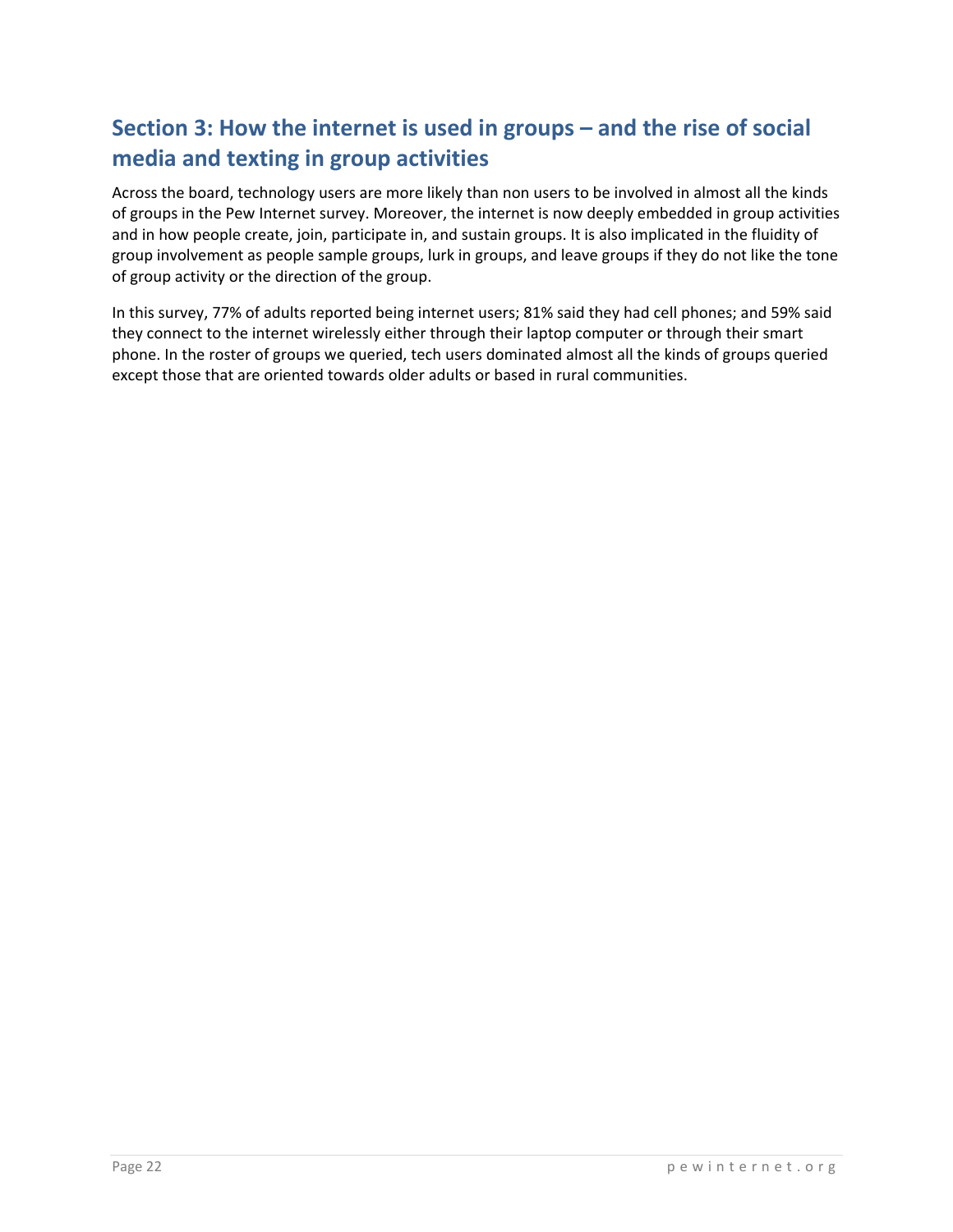# **Group participation and technology**

*Percentage of American adults in each tech‐user group who are active in various organizations*

|                                                                          | <b>TOTAL</b> | Internet<br>users | Non-<br>users | Wirelessly<br>connected | $Non-$<br>users | Cell<br>users | Non-<br>users |
|--------------------------------------------------------------------------|--------------|-------------------|---------------|-------------------------|-----------------|---------------|---------------|
| Church, religious, spiritual groups                                      | 40%          | 41%               | 36%           | 42%                     | 38%             | 51%           | 37%           |
| Sports or rec leagues for<br>themselves/their children                   | 24%          | 28%               | 12%           | 31%                     | 14%             | 28%           | 15%           |
| Consumer groups                                                          | 24%          | 27%               | 12%           | 29%                     | 16%             | 30%           | 15%           |
| Charitable or volunteer<br>organizations such as Habitat for<br>Humanity | 22%          | 26%               | 11%           | 27%                     | 16%             | 28%           | 14%           |
| Professional or trade associations                                       | 20%          | 24%               | 6%            | 27%                     | 10%             | 25%           | 7%            |
| Community groups, neighborhood<br>associations                           | 19%          | 21%               | 11%           | 22%                     | 14%             | 26%           | 14%           |
| Support groups for people with<br>illness, personal situation            | 18%          | 19%               | 15%           | 21%                     | 15%             | 21%           | 16%           |
| Hobby groups or clubs                                                    | 17%          | 20%               | 7%            | 20%                     | 12%             | 22%           | 12%           |
| Political parties or organizations                                       | 15%          | 17%               | 6%            | 18%                     | 11%             | 21%           | 10%           |
| Alumni associations                                                      | 14%          | 18%               | 3%            | 19%                     | 7%              | 22%           | 7%            |
| Parent groups such as PTA                                                | 13%          | 15%               | 6%            | 17%                     | 7%              | 16%           | 6%            |
| Literary groups such as book clubs                                       | 11%          | 12%               | 5%            | 13%                     | 7%              | 14%           | 10%           |
| Performance or arts groups                                               | 10%          | 12%               | 6%            | 12%                     | 8%              | 13%           | 7%            |
| Fan groups for team or athlete                                           | 9%           | 11%               | 5%            | 11%                     | 7%              | 10%           | 5%            |
| Youth groups such as Scouts                                              | 9%           | 11%               | 3%            | 11%                     | 6%              | 12%           | 4%            |
| Social/fraternal clubs                                                   | 8%           | 9%                | 5%            | 10%                     | 6%              | 11%           | 4%            |
| Labor unions                                                             | 8%           | 9%                | 4%            | 9%                      | 6%              | 10%           | 4%            |
| Environmental groups                                                     | 7%           | 9%                | 3%            | 9%                      | 5%              | 10%           | 5%            |
| Sports fantasy leagues                                                   | 7%           | 8%                | 4%            | 9%                      | 5%              | 8%            | 4%            |
| Gaming communities                                                       | 6%           | 6%                | 4%            | 7%                      | 4%              | 5%            | 3%            |
| Fan groups for shows/celebrities                                         | 6%           | 7%                | 3%            | 7%                      | 4%              | 5%            | 3%            |
| Ethnic or cultural groups                                                | 5%           | 6%                | 3%            | 7%                      | 3%              | $6%*$         | $5%$ *        |
| Travel clubs                                                             | 5%           | 6%                | 1%            | 6%                      | 3%              | 7%            | 3%            |
| Groups where tech users don't dominate                                   |              |                   |               |                         |                 |               |               |
| Organizations for older adults such<br>as AARP                           | 15%          | 15%               | 16%           | 13%                     | 18%             | 26%           | 18%^          |
| Veterans organizations                                                   | 7%           | 6%                | 9%            | 6%                      | 9%              | 10%^          | 5%            |
| Farm organizations                                                       | 4%           | 4%                | 4%            | 4%                      | 4%              | 5%            | 4%            |
| Fan groups for products/brands                                           | 3%           | 4%                | 2%            | 4%                      | 3%              | 3%            | 1%            |

\* indicates that cell phone users are not more likely to be involved in these groups.

^ indicates that cell phone users are more likely to be involved in these groups.

**Source:** Pew Research Center's Internet & American Life Project, November 23‐December 21, 2010 Social Side of the Internet Survey. N=2,303 adults 18 and older, including 748 reached via cell phone.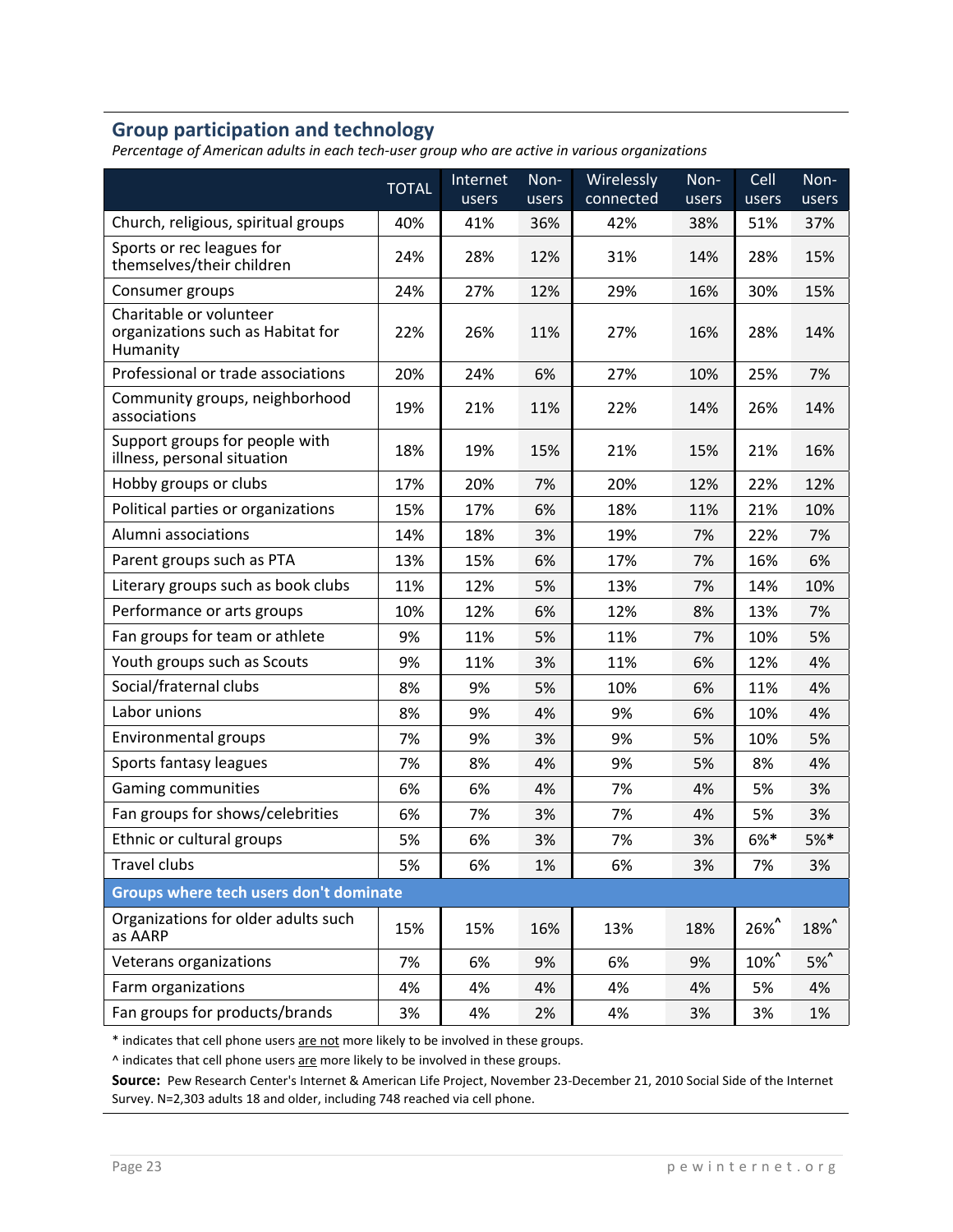#### **How groups use the internet**

As we noted, 75% of American adults are active in at least one group. This next segment of the report deals with that portion of the population: the Americans who participate in groups.

For them, the internet has become as important as the phone and in‐person meetings in holding groups together and keeping members informed of group news and activities. Some 77% of people report that the groups in which they are active organize activities and communicate with members via email and 69% report their organizations have a website. This is comparable to their reports about in‐person meetings – 76% of them say their groups have regular gatherings – and phone organizing, which 70% report is a core activity of their group.

In addition, 59% of group activists said their organizations send out printed newsletters and 40% host online discussions or message boards.

As a rule, the younger a group member is, the more likely she is to report that her groups use electronic communication. For instance, 50% of younger adults say their groups host online discussion groups or message boards, compared with 41% of those ages 50‐64 who report that.

At the same time, those with higher household income and higher levels of education are also more likely than others to report that their groups rely on new media techniques for communication and information dissemination. For instance, 90% of those with college degrees say their groups use email to organize and communicate, compared with 69% of those whose schooling ended with a high school diploma. When it comes to having websites, 83% of those who live in households earning \$75,000 and above say their groups have them, compared with 62% of those who live in households earning less than \$50,000.

#### **How people use basic internet activities to connect, contribute, and create groups**

As we have noted, 80% of internet users are active in groups – that amounts to 62% of all Americans. This segment of the report will cover this portion of the population: the internet users who are active in groups. They report that much of their work in groups takes place in basic digital spaces. Here's a rundown:

- 65% of the internet users who are active in groups say they use their groups' websites. Younger adults and those with higher incomes and education are most likely to say this.
- 57% of these internet users say they exchange emails with other
- 56% of these internet users say they read their groups' e-newsletters and emails
- 24% of these internet users say they contribute material to their groups' online bulletin boards and discussions. Younger users are twice as likely to do this as people who are over age 50.

The internet is also a key tool for mobilization and expansion of groups. More than half of all internet users – 57% – say they have been invited online and through email to join a social, civic, professional, or religious group. Some 38% of the online Americans who are active in groups say they have used the internet or email invite others to join groups. Younger adults, those ages 18‐29 are the most likely to have on the creation end of those invitations and the receiving end.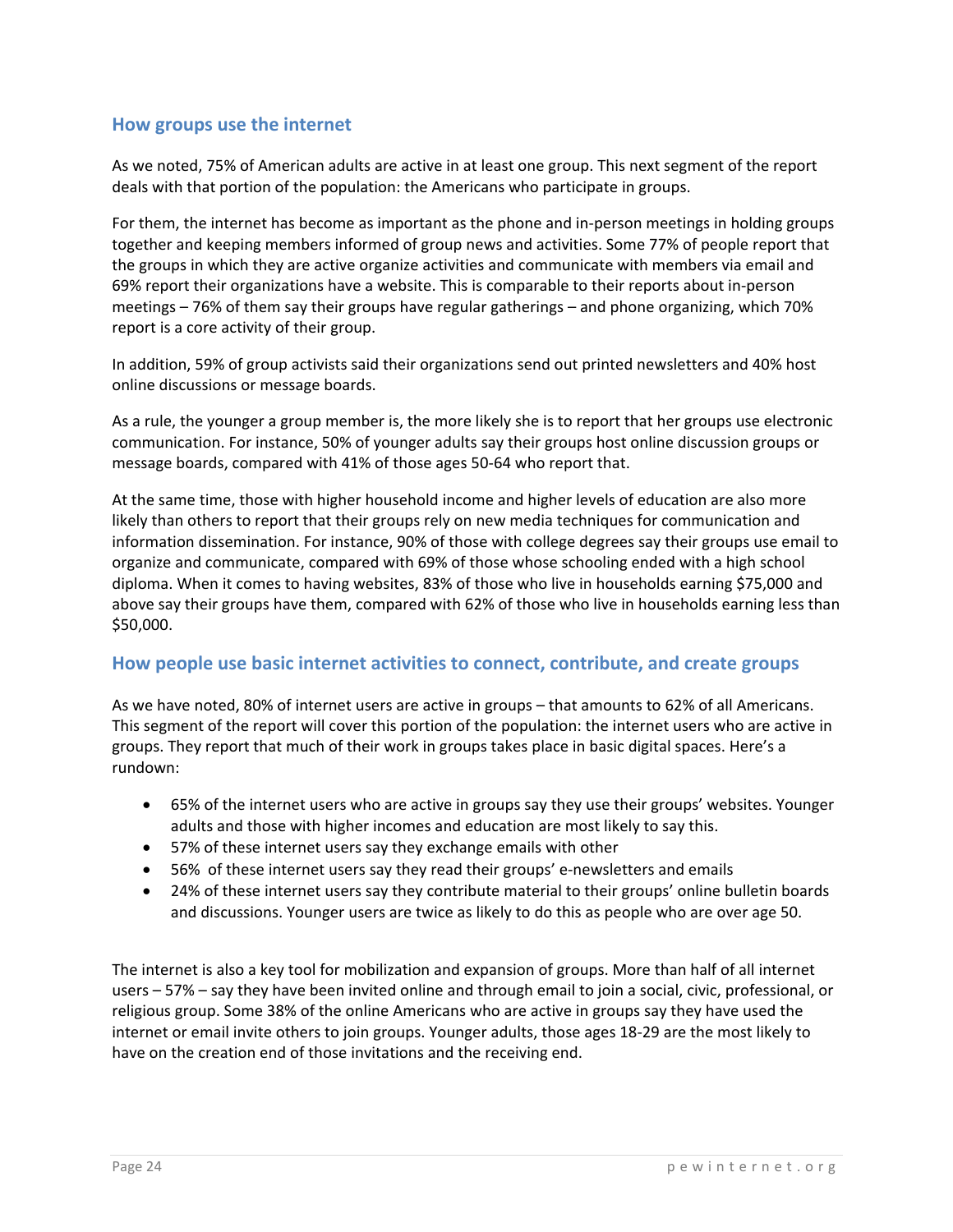## **Invitations to groups via the internet**

*% of each age group who have…*

|                                                                                                            | <b>Total</b> | Ages<br>18-29 | Ages<br>$30 - 49$ | Ages<br>$50 - 64$ | Age<br>$65+$ |
|------------------------------------------------------------------------------------------------------------|--------------|---------------|-------------------|-------------------|--------------|
| Been invited via the internet to join a group<br>(among all internet users, N= 1,811)                      | 57%          | 64%           | 61%               | 53%               | 39%          |
| Used the internet to invite someone to join a<br>$group (among internet users active in groups, N= 1,525)$ | 38%          | 54%           | 39%               | 29%               | 20%          |

**Source:** Pew Research Center's Internet & American Life Project, November 23‐December 21, 2010 Social Side of the Internet Survey. N=2,303 adults 18 and older, including 748 reached via cell phone.

In the survey, we also asked everyone (internet and non-internet users alike) if they had ever personally created a group and 8% said they had. They were asked what type of group it was and the list was diverse: sports leagues, spiritual study and practice groups, book clubs, groups for political and social causes, ethnic clubs, literacy tutoring groups, organizations to help visit the sick and shut‐ins, cycling clubs, prayer circles, fundraising events, health support groups, whittling parties, aggregators for arts and culture events, union locals, poetry reading clubs, ad hoc groups to help sick friends, mentor groups for at-risk children, protest rally groups, study groups for gifted students, quilting groups, alumni specialty groups, retiree clubs, painting circles, genealogy research groups, fan‐fiction clusters, investment clubs, consumer consortia, bridge clubs and gaming sessions, car clubs, weight‐loss groups, ex‐patriot clusters, author‐admirer clubs, and wine‐tasting groups.

Some groups come and go pretty quickly online. One of the hallmarks of the digital age is that groups can form and disband easily and it turns out that 9% of internet users say they have been part of a group that formed online and lasted less than a year. As in many aspects of online life, this phenomenon most frequently occurs among younger adults: 14% of the internet users between the ages of 18‐29 say they have been part of a short-lived group that started online vs. 6% of the internet users who are over age 50. Of course, there are several reasons why the group might not have lasted and we did not ask the particular reason the group disbanded.

#### **The growing role of social media and texting in the life of groups and organizations**

New communications patterns have now been woven into group life. The activity at organizations and informal groups is increasingly taking place in social networking spaces like Facebook, on Twitter, in blogging, and in cell phone texting. This section will report on several subpopulations and their group activities, which tend to be more intense and more engaged than other technology users.

In this sample, 62% of online Americans use social networking sites such as Facebook and 12% of internet users are on Twitter. Overall, 82% of those who use social networking sites are active in groups and 85% of the Twitter users are active in groups – in both cases that figure is notably higher than in the general population, where 75% of people are active in groups. The people who use those social media platforms often stand out in a variety of the types of groups that were covered in this survey.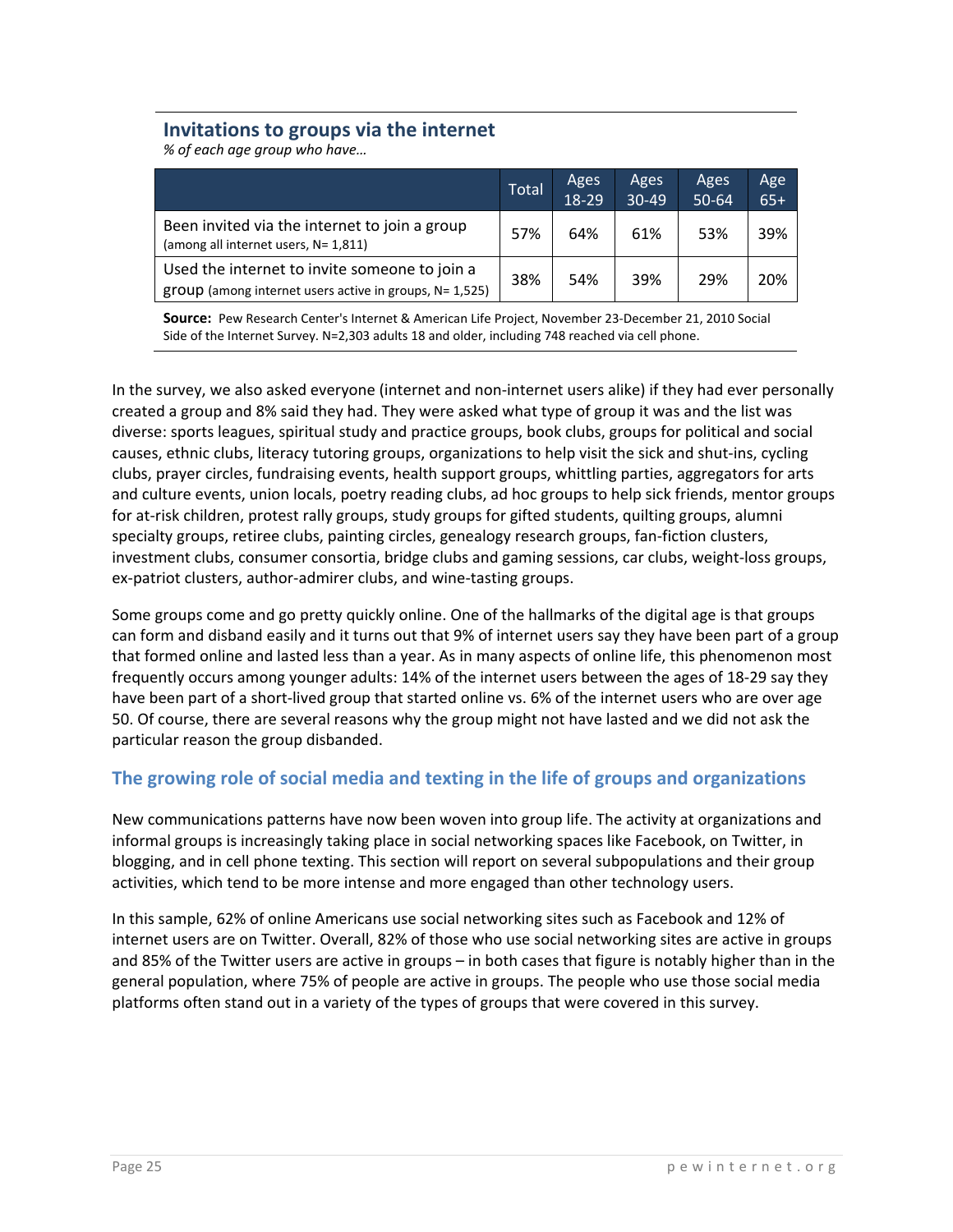# **Where social media makes a difference in groups**

*% of social media users who are active in groups …*

|                                                                       | <b>Total</b> | Social<br>Networking<br>users | Twitter<br>users |
|-----------------------------------------------------------------------|--------------|-------------------------------|------------------|
| Groups where social media users are more likely to be active          |              |                               |                  |
| Consumer groups                                                       | 24%          | 29%                           | 36%              |
| Sports or rec leagues for<br>themselves/their children                | 24%          | 30%                           | 37%              |
| Charitable or volunteer organizations<br>such as Habitat for Humanity | 22%          | 29%                           | 30%              |
| Professional or trade associations                                    | 20%          | 27%                           | 26%              |
| Community groups, neighborhood<br>associations                        | 19%          | 22%                           | 26%              |
| Support groups for people with illness,<br>personal situation         | 18%          | 21%                           | 27%              |
| Hobby groups or clubs                                                 | 17%          | 21%                           | 21%              |
| Political parties or organizations                                    | 15%          | 19%                           | 22%              |
| Alumni associations                                                   | 14%          | 20%                           | 25%              |
| Parent groups such as PTA                                             | 13%          | 17%                           | 22%              |
| Literary groups such as book clubs                                    | 11%          | 14%                           | 18%              |
| Performance or arts groups                                            | 10%          | 13%                           | 16%              |
| Fan groups for team or athlete                                        | 9%           | 13%                           | 19%              |
| Youth groups such as Scouts                                           | 9%           | 12%                           | 15%              |
| Social/fraternal clubs                                                | 8%           | 10%                           | 13%              |
| Environmental groups                                                  | 7%           | 10%                           | 15%              |
| Sports fantasy leagues                                                | 7%           | 11%                           | 12%              |
| <b>Gaming communities</b>                                             | 6%           | 8%                            | 13%              |
| Fan groups for shows/celebrities                                      | 6%           | 8%                            | 13%              |
| Ethnic or cultural groups                                             | 5%           | 7%                            | 10%              |
| Fan groups for products/brands                                        | 3%           | 5%                            | 9%               |
| Groups where social media users do not dominate                       |              |                               |                  |
| Church, religious, spiritual groups                                   | 40%          | 39%                           | 36%              |
| Orgs for older adults, such as AARP                                   | 15%          | 12%                           | 10%              |
| Labor unions                                                          | 8%           | 9%                            | 9%               |
| Veterans organizations                                                | 7%           | 5%                            | 5%               |
| Travel clubs                                                          | 5%           | 6%                            | 6%               |
| Farm organizations                                                    | 4%           | 4%                            | 7%               |

**Source:** Pew Research Center's Internet & American Life Project, November 23‐December 21, 2010 Social Side of the Internet Survey. N=2,303 adults 18 and older, including 748 reached via cell phone.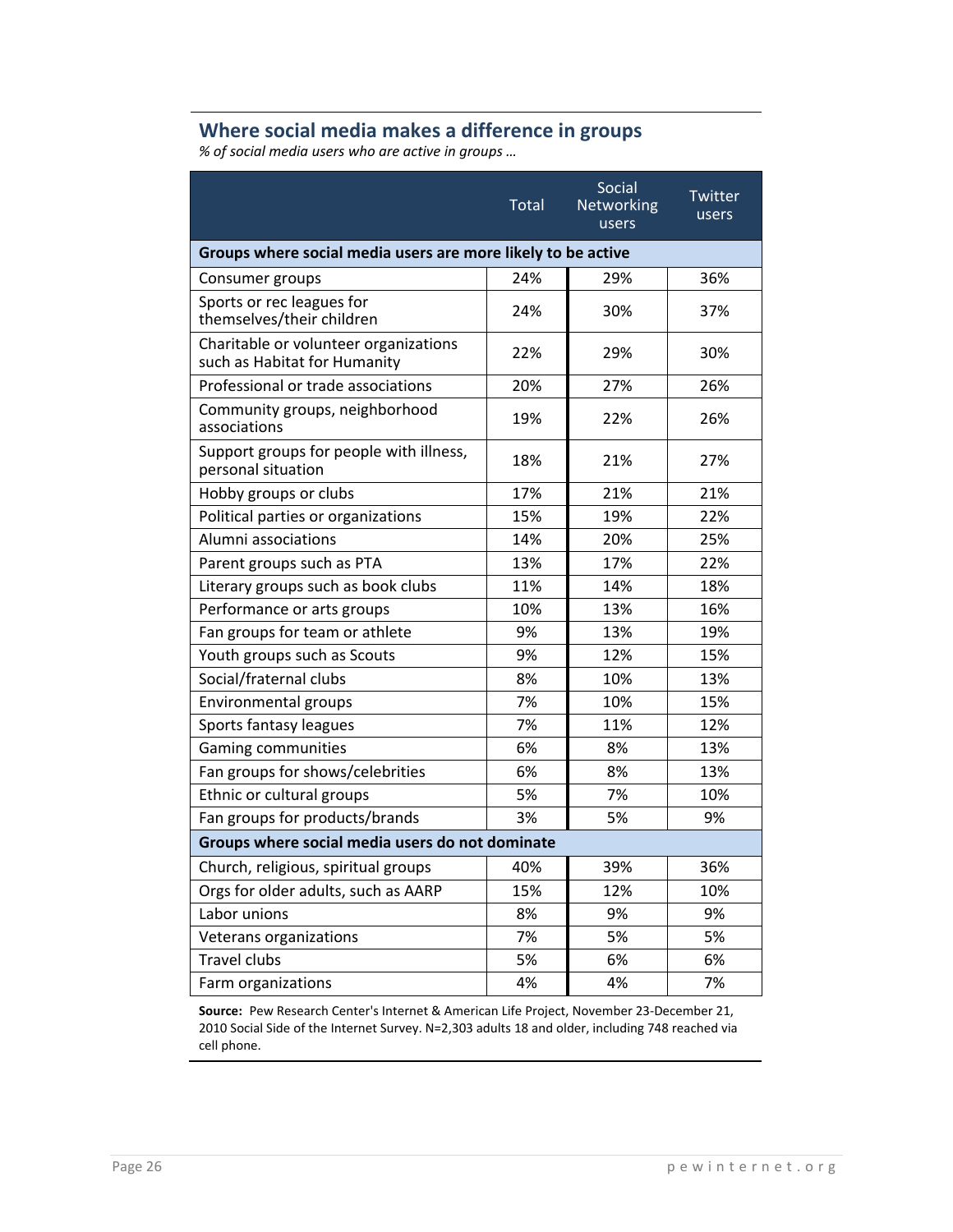Social media and other newer digital activities are also becoming part of the communications and dissemination toolkit for groups:

- 48% of those who are active in groups say that those groups have a page on a social networking site like Facebook
- 42% of those who are active in groups say those groups use text messaging
- 30% of those who are active in groups say those groups have their own blog
- 16% of those who are active in groups say the groups communicate with members through Twitter

The people most likely to report their groups are keen on new digital technologies are younger adults (those ages 18‐29) and those who have higher incomes and educational levels. The table below illustrates the point:

# **Where new digital technologies fit into group behavior**

These data cover people in different age cohorts who are active in groups. The percentages of each age *cohort whose groups …*

|                                                              | <b>Total</b> | Ages<br>18-29 | Ages<br>$30 - 49$ | Ages<br>$50 - 64$ | Ages<br>$65+$ |
|--------------------------------------------------------------|--------------|---------------|-------------------|-------------------|---------------|
| Have a page on a social networking site like Facebook        | 48%          | 68%           | 55%               | 42%               | 20%           |
| Organize group activities with members via text<br>messaging | 42%          | 56%           | 48%               | 38%               | 24%           |
| Have their own blog                                          | 30%          | 39%           | 34%               | 28%               | 15%           |
| Communicate with members through Twitter                     | 16%          | 24%           | 16%               | 14%               | 8%            |

**Source:** Pew Research Center's Internet & American Life Project, November 23‐December 21, 2010 Social Side of the Internet Survey. N=2,303 adults 18 and older, including 748 reached via cell phone. N for those active in groups=1,833.

Not only are groups using social media to communicate and mobilize members, but the members themselves are often active in using social media to connect with the group and evangelize for the group with others: Some 65% of those who are social network site users say they read updates and messages on these sites about the groups in which they are active and 30% say they have posted news about their groups on their SNS page. The numbers are similar when it comes to Twitter users: 63% of the Twitter users who are active in groups say they read updates and posts on Twitter about their groups, and 21% say they post news on Twitter about their groups.

Some 45% of the texters who are active in groups say they send and receive texts with other group members and leaders.

Again, younger group members are the most likely to have used technology in these ways.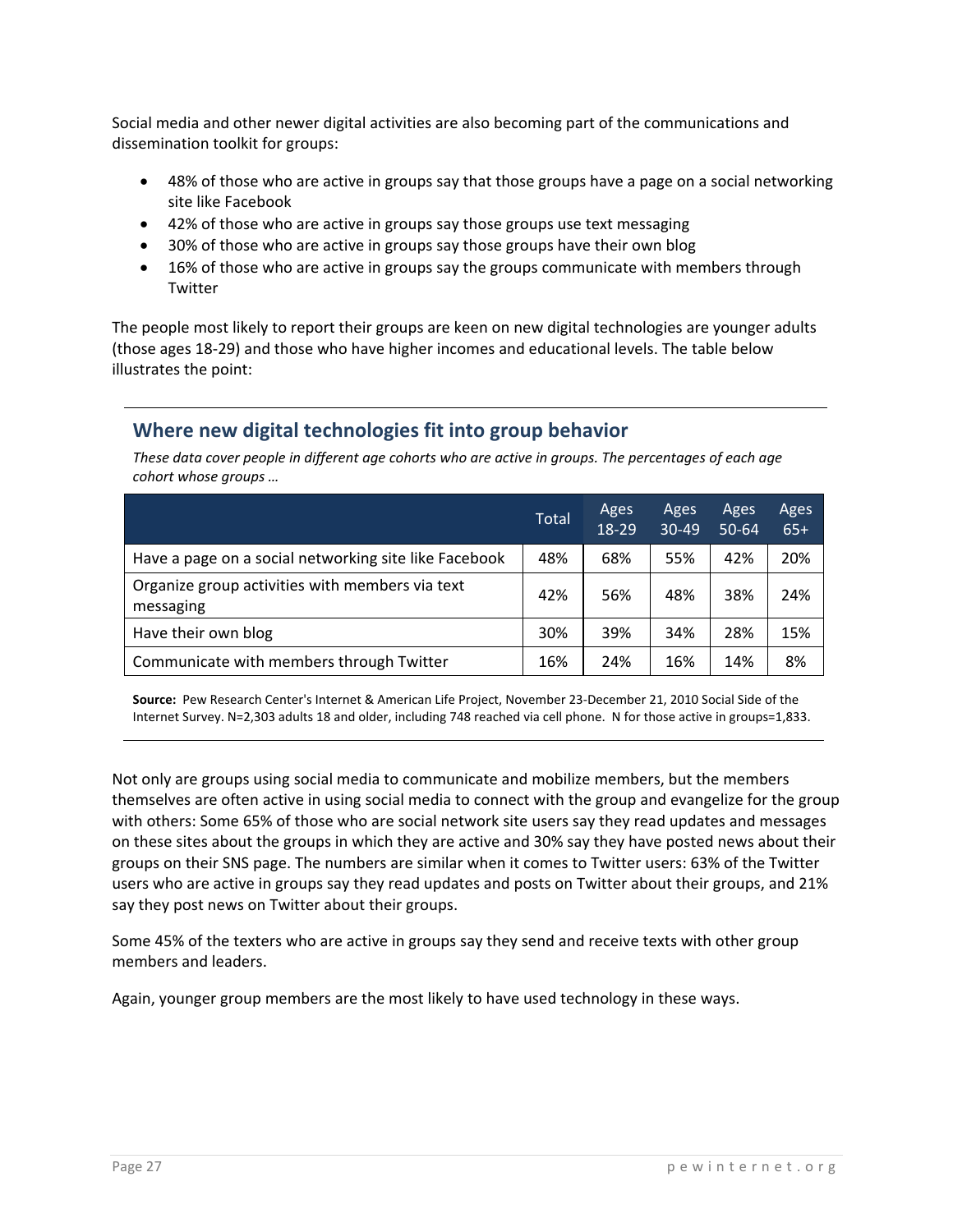# **How people use social media to interact with groups**

*These data cover people in different age cohorts who are active in groups. The percentages of each age cohort whose groups …*

|                                                                                                                                                   | Total | Ages<br>18-29 | Ages<br>$30 - 49$ | Ages<br>$50 - 64$ | Ages<br>$65+$ |
|---------------------------------------------------------------------------------------------------------------------------------------------------|-------|---------------|-------------------|-------------------|---------------|
| Read updates on social networking site about<br>your groups (among social network users active in<br>groups that use social network pages, N=579) | 65%   | 75%           | 60%               | 64%               | 41%           |
| Post news about your group on a social<br>networking site (among social network users who<br>are active in groups, N=895)                         | 30%   | 40%           | 27%               | 25%               | 15%           |

**Source:** Pew Research Center's Internet & American Life Project, November 23‐December 21, 2010 Social Side of the Internet Survey. N=2,303 adults 18 and older, including 748 reached via cell phone. N for those active in groups=1,833.

Compared with other technology users, those who use social network sites like Facebook and Twitter users are considerably more likely to be engaged with group creation and maintenance. Half of the social network users who are active in groups (48%) have used the internet to invite someone to join a group vs. 21% of the non‐SNS users who have done this. Fully 65% of the Twitter users who are active in groups have issued invitations via the internet to others vs. 34% of the non‐Twitter users who have done that.

More than two-thirds (68%) of SNS users who are active in groups say they have been invited via the internet to join a group vs. 41% of non-SNS users who have had that experience. And more than threequarters of Twitter users (79%) have been invited by another to join a group vs. 54% of non‐Twitter users. In a similar vein, SNS and Twitter users are more likely than others to have personally created a group.

At least some of the groups that these social media users joined were the temporary sort. Some 11% of SNS users and 16% of Twitter users said they had been part of a group that had formed online and lasted less than a year, a higher incidence than for internet users who do not participate in those social media activities.

# **Social obligation and groups**

With all these group invitations being passed along, it is clear there are times when people feel a social push to join groups. Some 16% of adults say they felt obligated to join a group because someone they know invited them. Here are some of the people for whom this is particularly the case:

- **Young adults.** Those ages 18‐29 are almost twice as likely as those over 50 to say they have felt obligated to join a group because of a friend's invitation (23% vs. 13%).
- **Higher socio‐economic status individuals.** Some 19% of those with college degrees say this has happened to them, compared with 10% of those who did not complete high school. And 19% of those in households earning more than \$50,000 have felt this way, compared with 14% of those in households earning less than \$50,000.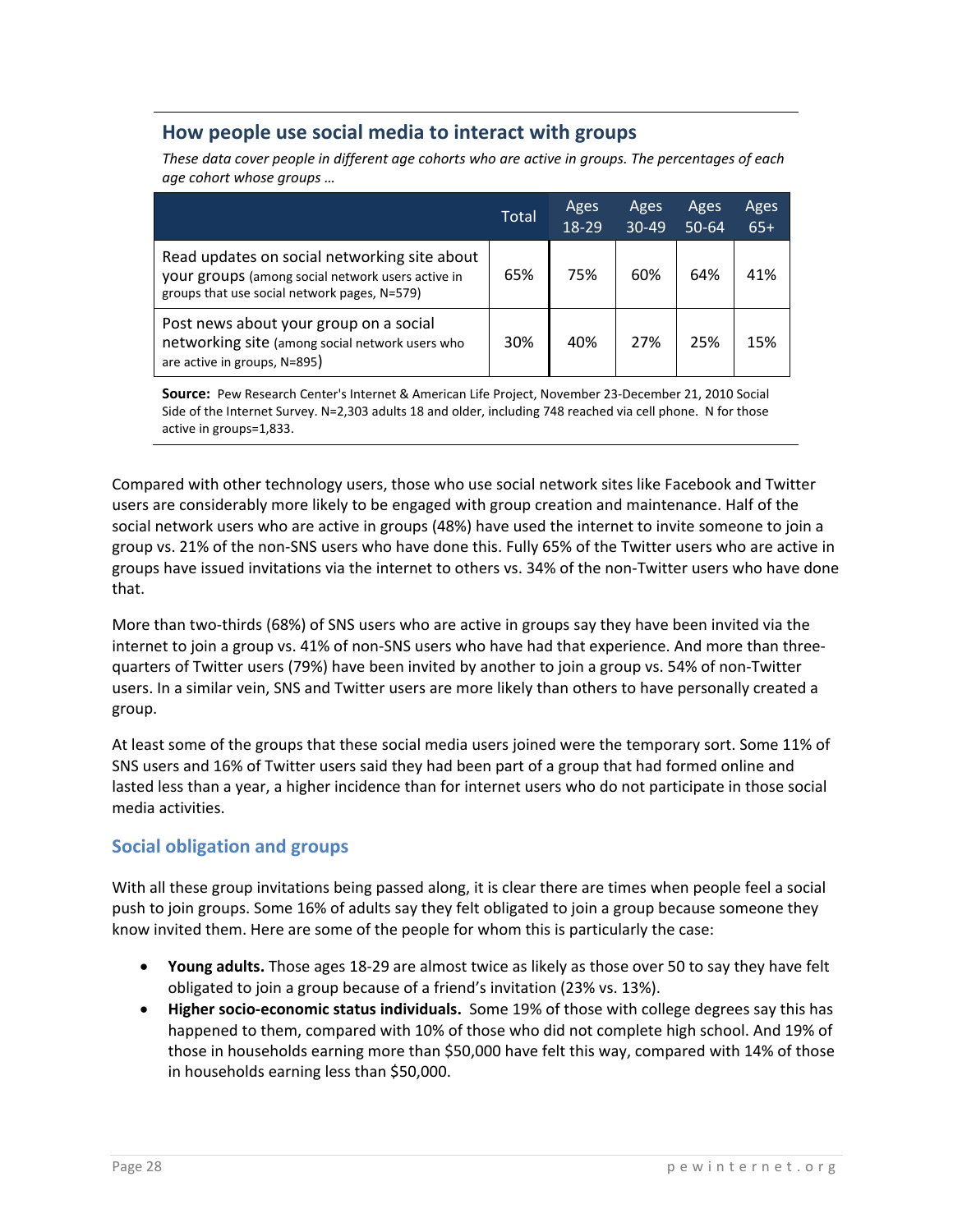- **Tech users.** Some 17% of internet users say they have felt obligated to join a group because of a friend's invitation, compared with 10% of non‐internet users. The pattern is similar for those who connect to the internet wirelessly vs. non-wireless connectors (18% vs. 11%).
- **Social media users.** Social network users are considerably more likely than the internet users who do not use such sites to feel obligated to join groups (20% vs. 12%) and the difference applies to Twitter users compared to others (25% vs. 16%).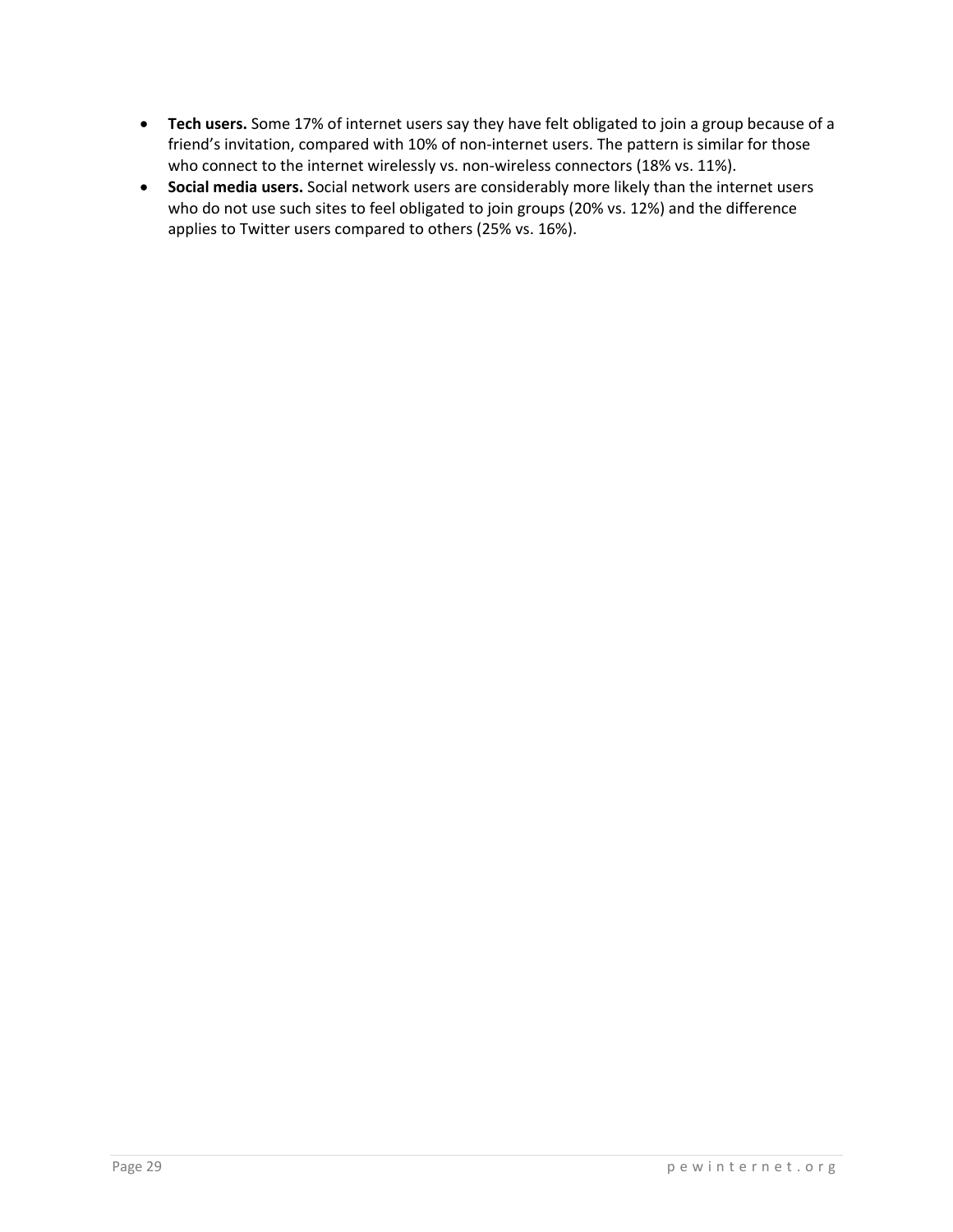# **Section 4: The impact of the internet on group activities**

#### **How Americans view the internet's impact on groups**

When asked to assess the impact of the internet on the ability of social, civic, professional, religious or spiritual groups to engage in a number of activities, Americans express generally positive views. Nearly seven in ten (68%) believe that the internet has a "major impact" on the ability of groups to communicate with their members, and roughly six in ten feel that the internet has a "major impact" on the ability of groups to draw attention to issues (62%), connect with other groups (60%), impact society at large (59%), and raise money (52%). For each of the nine group‐based activities we measured in this survey, three‐quarters of Americans or more feel that the internet has had at least some impact (if only a minor one) on the activity in question.

"Finding people to take leadership roles" is the activity for which the internet is viewed as having the smallest impact—35% of Americans feel that the internet has a "major impact" on this aspect of group dynamics, a figure that is notably smaller than the other group impacts we evaluated.

*Overall, would you say the internet has a major/minor/no impact on the ability of social, civic,*

#### *professional, religious or spiritual groups to… (based on all adults)* Major Impact Minor Impact No Impact Don't know / Not online Communicate with members  $\overline{68\%}$  | 16% | 9% | 7% Draw attention to an issue  $\overline{62\%}$   $\overline{21\%}$   $\overline{11\%}$   $\overline{16\%}$   $\overline{6\%}$ Connect with other groups  $\begin{array}{|c|c|c|c|c|c|c|c|} \hline \text{Connect with other groups} & \multicolumn{1}{|c|}{60\%} & \multicolumn{1}{|c|}{21\%} & \multicolumn{1}{|c|}{11\%} & \multicolumn{1}{|c|}{7\%} \hline \end{array}$ Impact society at large  $\vert$  59%  $\vert$  24%  $\vert$  10%  $\vert$  7% Organize activities 59% 23% 12% 6% Raise money **128 COVENSIS 27% 127% 13% 13%** 8% Recruit new members **1988** 13% 13% 13% 13% Impact local communities 49% 32% 13% 7% Find people to take leadership roles  $\begin{array}{|c|c|c|c|c|c|c|c|} \hline \end{array}$  41%  $\begin{array}{|c|c|c|c|c|c|} \hline \end{array}$  16%  $\begin{array}{|c|c|c|c|c|c|} \hline \end{array}$  8%

**Attitudes towards the internet and its influence on groups**

**Source:** Pew Research Center's Internet & American Life Project, November 23‐December 21, 2010 Social Side

of the Internet Survey. N=2,303 adults 18 and older, including 748 reached via cell phone.

Demographically, college graduates have particularly positive attitudes regarding the internet's impact on groups—they are significantly more likely than non‐college graduates to say that the internet has a "major impact" on the ability of groups to communicate with members, draw attention to issues, impact society at large, organize activities, and raise money. Younger Americans are also more likely than their elders to view the internet as having a "major impact" on groups. In particular, 18‐29 year olds are significantly more likely than those in other age groups to feel that the internet has a "major impact" on groups' ability to recruit new members (64% feel that the internet has a major impact in this regard) and find people to take leadership roles (44% cite this as a major impact of the internet on groups).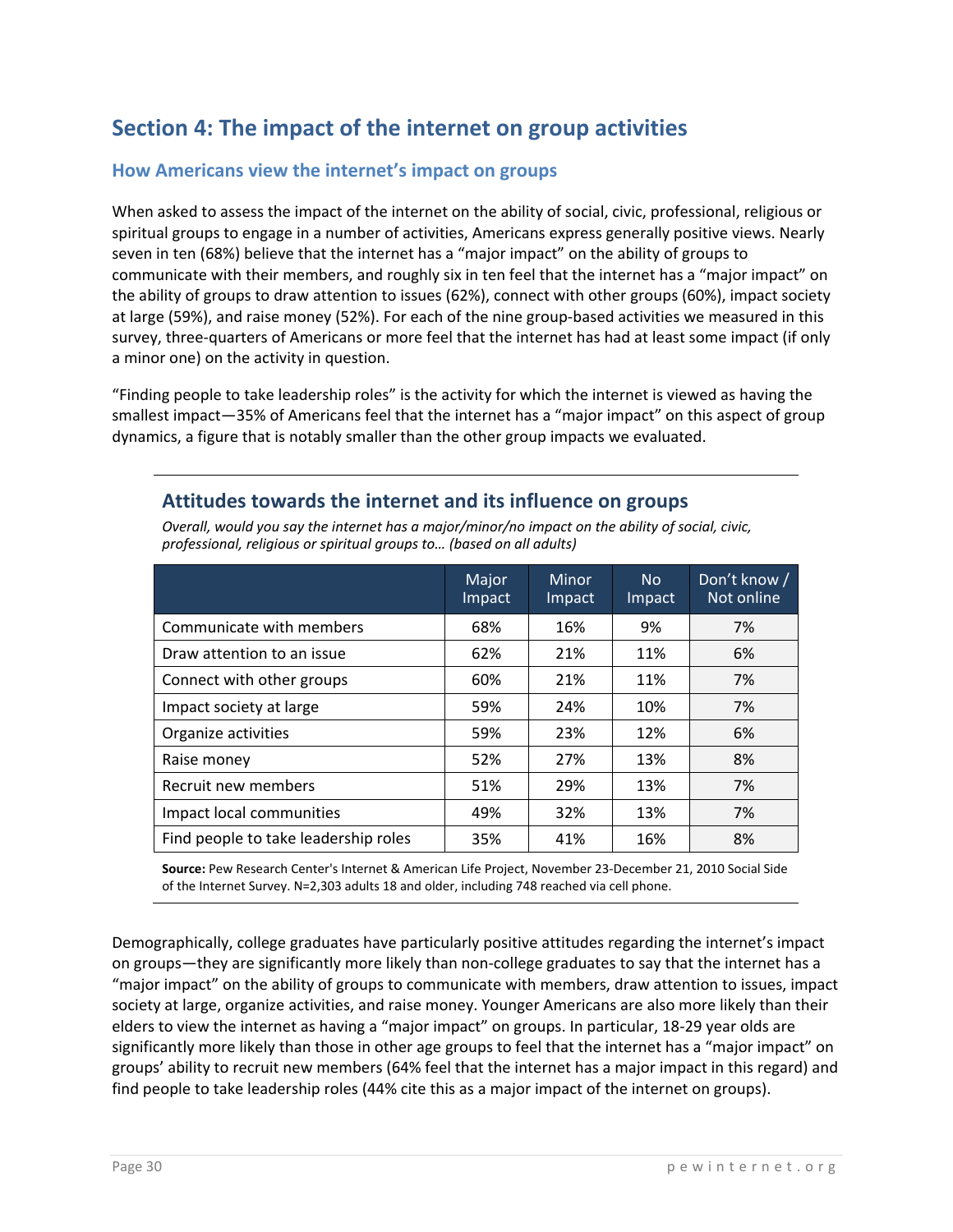These questions were asked of all adults (regardless of whether or not they go online), and it is instructive to compare the attitudes of those who go online and those who are not internet users. Across nearly all of the categories we measured, Americans with experience using the internet are significantly more likely to say that the internet has a "major impact" on group structure and behaviors compared with those who do not go online.



\*Indicates statistically significant difference between internet users and non‐users. **Source:** Pew Research Center's Internet & American Life Project, November 23‐December 21, 2010 Social Side of the Internet Survey. N=2,303 adults 18 and older, including 748 reached via cell phone.

# **How the internet impacts group members' ability to keep up and be involved with the groups they belong to**

In addition to asking how the internet impacts groups in a general sense, we also asked active group members about the ways in which the internet has or has not impacted *their own* ability to take part in group activities. Overall, these group members feel that the internet has had the greatest impact on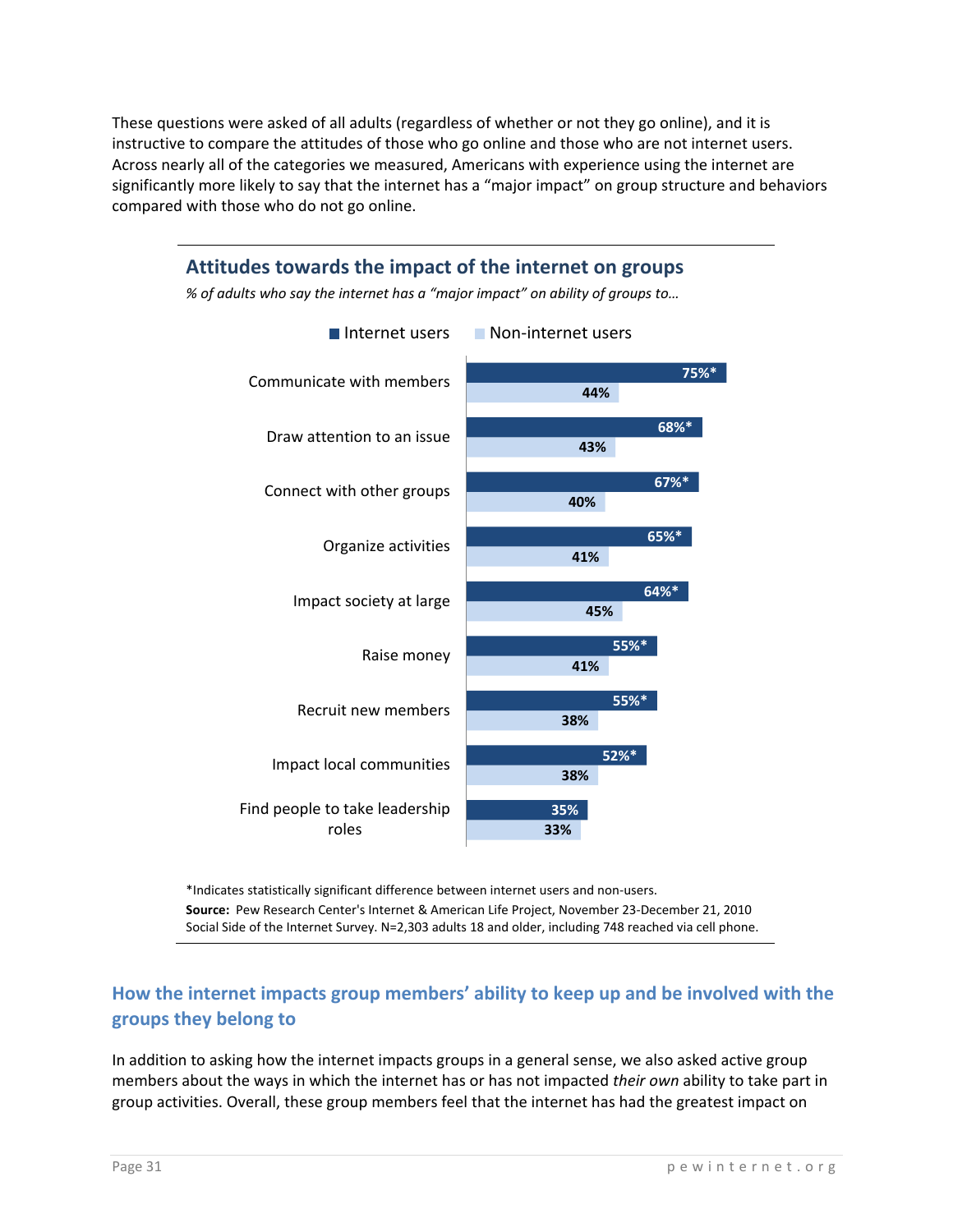their ability to keep up with news and information from the groups they belong to. Among group members who go online, 53% say that the internet has had a "major impact" on their ability to keep up with group news, and an additional 30% say it has had a "minor impact" in this regard. Just 17% feel that the internet has had no impact one way or another on their ability to keep up with group news.

On the other end of the spectrum, these group members tend to feel that the internet has had a relatively modest impact on their ability to contribute their time or money to the groups they belong to, or to create groups of their own. Roughly three‐quarters of group members believe that the internet has had either a "minor impact" or "no impact" on these aspects of their participation in groups.

# **How the internet impacts participation by group members**

*Overall, would you say the internet has had a major/minor/no impact on your ability to… (based on % of internet users who are active in groups)*

|                                                                          | Major<br>Impact | <b>Minor</b><br>Impact | N <sub>o</sub><br>Impact |
|--------------------------------------------------------------------------|-----------------|------------------------|--------------------------|
| Keep up with news and information from the groups<br>you are active in   | 53%             | 30%                    | 17%                      |
| Organize activities for the groups you are active in                     | 41%             | 33%                    | 26%                      |
| Find groups that match your interests (based on all<br>internet users)   | 39%             | 32%                    | 29%                      |
| Invite friends and acquaintances to join the groups<br>you are active in | 35%             | 36%                    | 29%                      |
| Create your own groups                                                   | 28%             | 28%                    | 42%                      |
| Volunteer your time to groups                                            | 24%             | 40%                    | 35%                      |
| Contribute money to groups                                               | 24%             | 34%                    | 41%                      |

**Source:** Pew Research Center's Internet & American Life Project, November 23‐December 21, 2010 Social Side of the Internet Survey. N=2,303 adults 18 and older, including 748 reached via cell phone. N for those active in groups=1,833.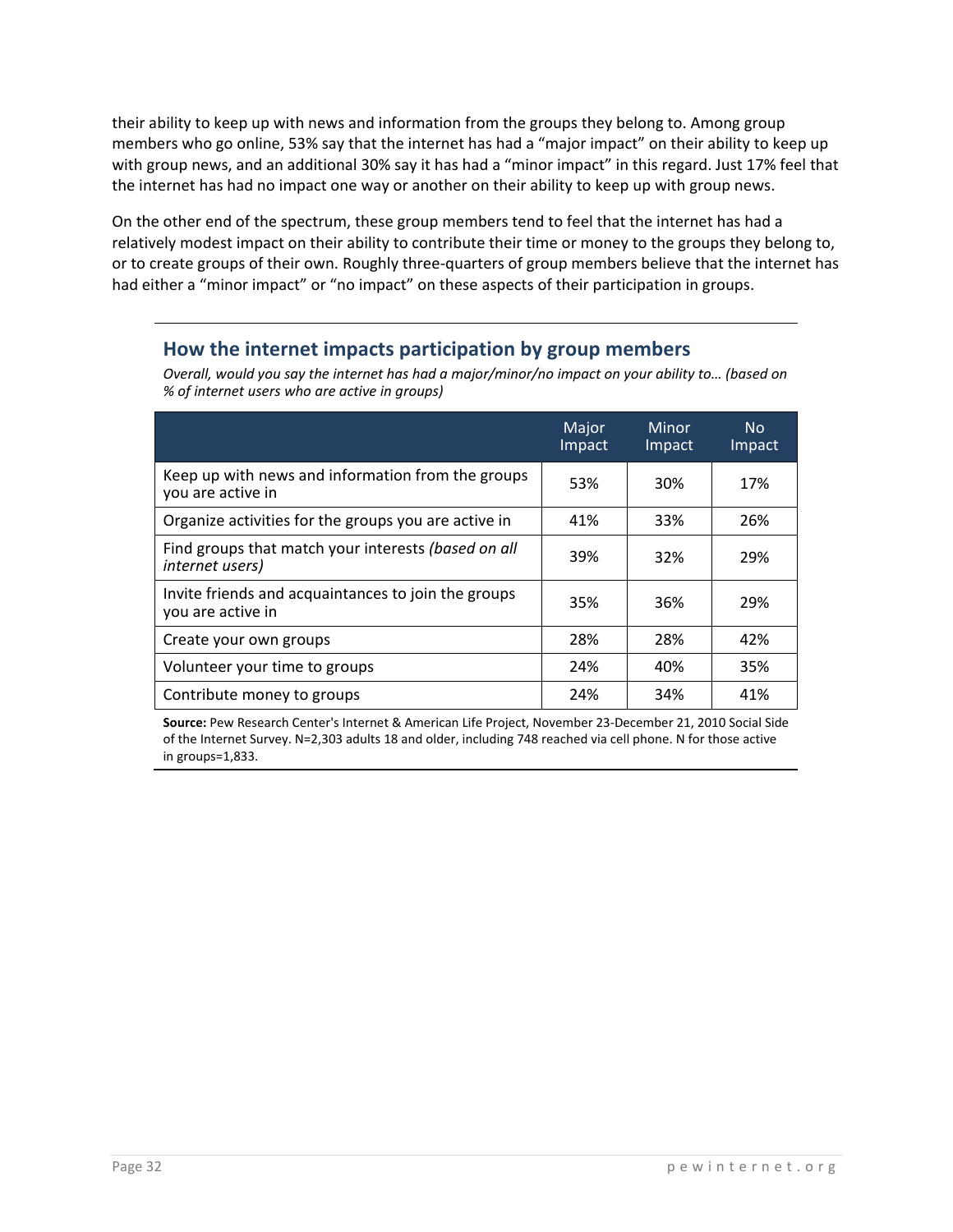Notably, users of social networking sites and the status update service Twitter are significantly more likely than other group participants who go online for group activities, to say that the internet has a "major impact" on their ability to engage with their groups.

# Twitter and social network users are more likely than non-<br>users to say that the internet has a "major impact" on their **group activities**

*(Based on internet users who are active in any groups)*

|                                                                          |                     | Use Social<br><b>Networking Sites</b> | Use Twitter         |           |  |
|--------------------------------------------------------------------------|---------------------|---------------------------------------|---------------------|-----------|--|
| % who say internet has "Major Impact"<br>on ability to:                  | <b>Yes</b>          | <b>No</b>                             | <b>Yes</b>          | <b>No</b> |  |
| Keep up with news and information from<br>the groups you are active in   | $62%$ *             | 38%                                   | $75%$ <sup>*</sup>  | 50%       |  |
| Organize activities for the groups you are<br>active in                  | $51\%$ <sup>*</sup> | 25%                                   | 68%*                | 38%       |  |
| Find groups that match your interests<br>(based on all internet users)   | 49%*                | 22%                                   | $62%$ *             | 36%       |  |
| Invite friends and acquaintances to join<br>the groups you are active in | $47%$ <sup>*</sup>  | 14%                                   | $62%$ *             | 31%       |  |
| Create your own groups                                                   | $35%$ *             | 15%                                   | $50\%$ <sup>*</sup> | 24%       |  |
| Volunteer your time to groups                                            | $30\%$ <sup>*</sup> | 14%                                   | $41\%$ <sup>*</sup> | 22%       |  |
| Contribute money to groups                                               | $32\%$ <sup>*</sup> | 10%                                   | $46%$ *             | 21%       |  |

\* Indicates statistically significant difference between users and non‐users

**Source:** Pew Research Center's Internet & American Life Project, November 23‐December 21, 2010 Social Side of the Internet Survey. N=2,303 adults 18 and older, including 748 reached via cell phone. N for those active in groups=1,833.

#### **How the internet impacts group discovery and time spent with groups**

Although group members (and the public at large) feel that the internet has generally contributed in a positive way to group communication and dynamics, they are somewhat more measured in assessing the impact of the internet on helping them find out about new groups and spend more time with the groups they currently belong to.

#### **While some active group members discovered their groups online, a majority of these group discoveries occur offline.**

Among active group members who also use the internet, one-quarter (24%) say that they discovered at least some of the groups they belong to on the internet, and most likely would not have known about them were it not for online tools. Still, three times that number of active group members (75%) did not discover any of the groups they belong to online.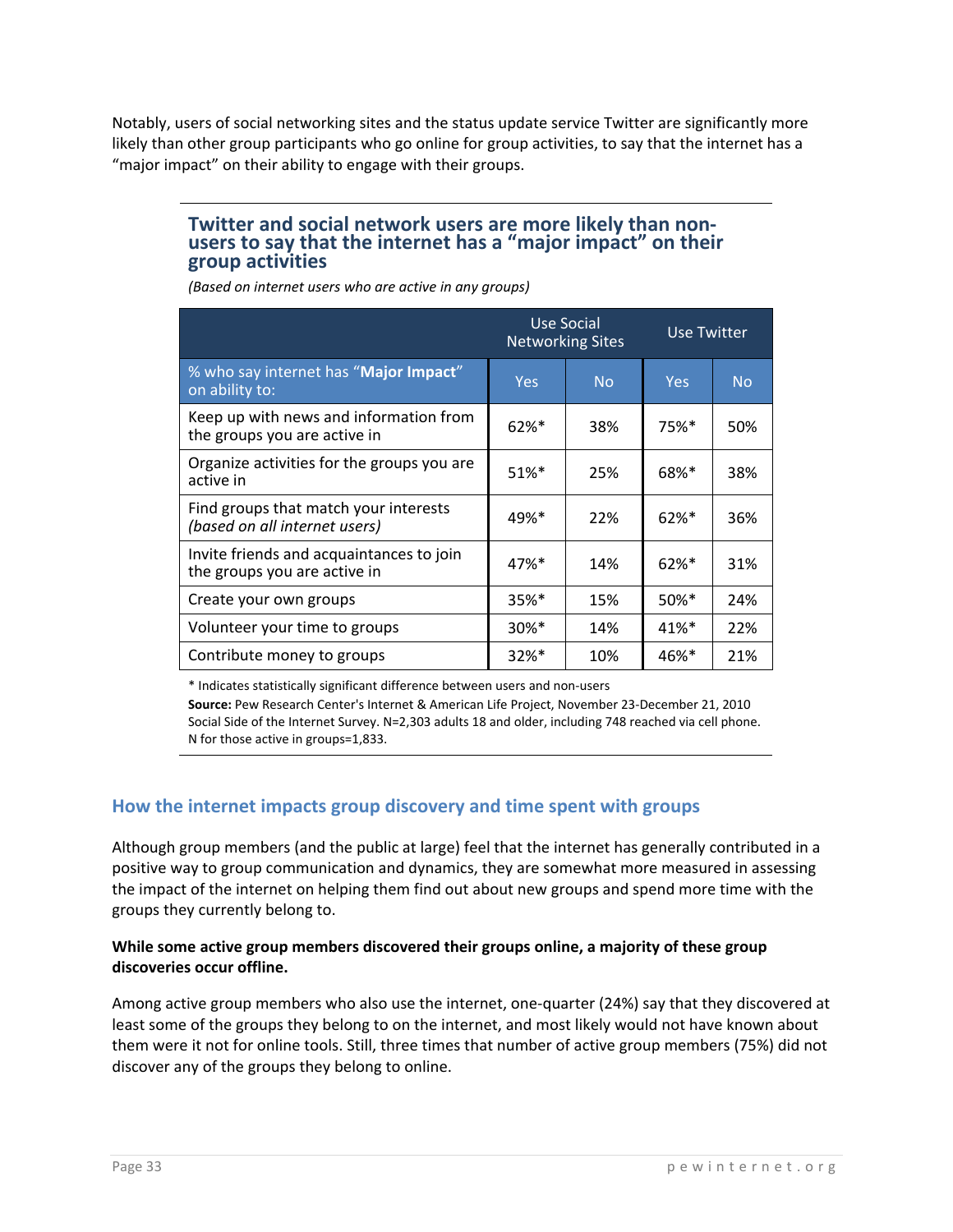Demographically, discovering groups online is most prevalent among those younger than 50. One third (34%) of internet‐using group members ages 18‐29 and 27% of those ages 30‐49 have discovered groups on the internet, compared with 18% of such members ages 50‐64 and 13% of those ages 65 and up. More than eight in ten group members over the age of 50 (83%) say that none of their groups were discovered online.

#### **Around half of group members who go online participate in a greater total number of groups thanks to the internet**

A total of 46% of internet users who are active in one or more groups say that the internet has helped them be active in "a lot" (26%) or "a few" (20%) more groups than they would otherwise. The remaining 53% of these group members say that the internet has had no impact one way or another on the number of groups they take part in.

As with discovering groups, young adults (in particular those ages 18‐29) are more likely than older group members to say that they participate in more groups thanks to the internet. Among group members who also go online, fully 39% of 18‐29 year olds say that the internet has caused them to take part in "a lot" more groups than they otherwise would; this compares with 27% of such 30‐49 year olds, 20% of 50‐64 year olds and 12% of those ages 65 and older. Additionally, African‐American (37%) and Latino (41%) group members are significantly more likely than white group members (22%) to say that they participate in "a lot" more groups because of the internet.

#### **Seven in ten internet users say that technology has not impacted the amount of time they spend on group activities**

Overall, seven in ten internet users (70%) say that the internet has had no impact on how much time they spend participating in group activities. However, those online adults who say that the internet has impacted their "group time" are more likely to say it has done so in a positive direction than in a negative one—23% of internet users say they spend more time participating in group activities thanks to the internet, while just 6% say that the internet causes them to spend less time on these activities. Those under the age of 50, as well as the well‐off and well‐educated, are particularly likely to say that they spend more time on group activities because of the internet.

#### **Social media use is correlated with higher rates of online group discovery and engagement**

Users of Twitter and social networking sites stand out dramatically from other group members when it comes to their attitudes towards the impact of technology on their own group behaviors. Compared with group members who go online but do not use these services, Twitter and social networking site users are significantly more likely to say that they discovered some of their groups online, that the internet helps them participate in a greater number of groups, and that they spend more time participating in group activities thanks to the internet.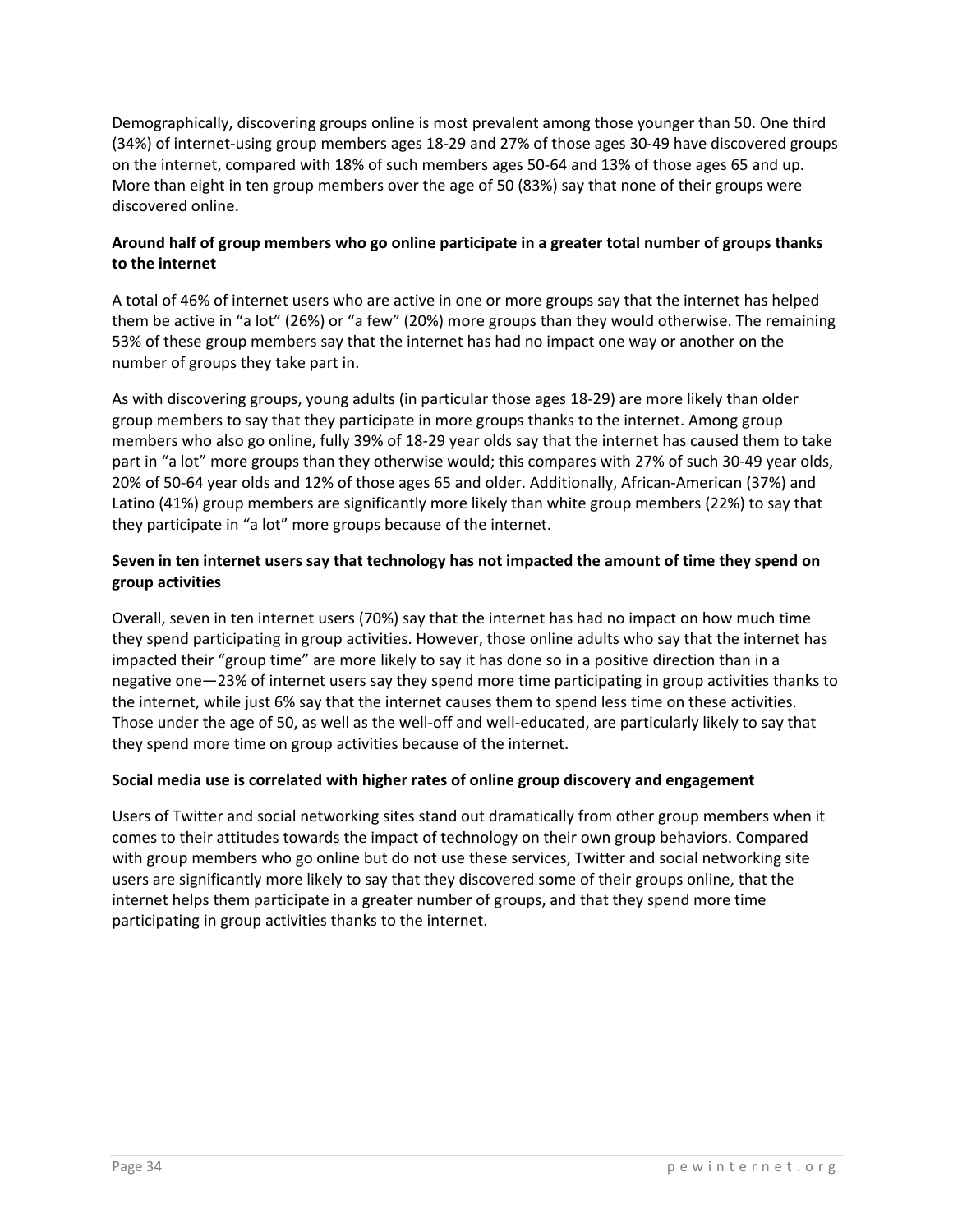#### **Twitter and social network users are more likely to discover and engage in groups thanks to the internet**

Use Social Networking Sites Use Twitter Yes No Yes No Have discovered groups on the internet  $\begin{array}{|c|c|c|c|c|c|c|c|c|} \hline \end{array}$  32%\* | 11% | 47%\* | 21% Internet makes it possible to participate in "a lot" more groups  $\begin{bmatrix} 16 & 33 \end{bmatrix}$   $\begin{bmatrix} 33\% & 15\% \\ 15\% & 51\% \end{bmatrix}$  22% Spend more time on group activities because of the internet  $\left[\begin{array}{c|c}30\% & 12\%\\ \end{array}\right]$  46%\* 20%

*(based on internet users who are active in any groups)*

\* Indicates statistically significant difference between users and non‐users.

**Source:** Pew Research Center's Internet & American Life Project, November 23‐December 21, 2010 Social Side of the Internet Survey. N=2,303 adults 18 and older, including 748 reached via cell phone. N for those active in groups=1,833.

# **The role of the internet in achieving group objectives**

To evaluate the role of the internet in helping groups achieve relevant objectives and outcomes, we first asked all active group members whether or not any of the groups that they participated in had accomplished certain outcomes in the preceding twelve months; for those that had achieved those outcomes, we then asked what role the internet played (if any) in achieving those goals. The active group members in our survey reported that their groups accomplished the following objectives in the twelve months preceding our survey:

- 55% of active group members say they were in a group that provided **emotional support to someone in need**; 32% of active group members say that the internet played a role in accomplishing this goal
- 51% of active group members say they were in a group that **provided financial support to someone in need**; 29% of active group members say the internet played a role in accomplishing this goal
- 50% of active group members say they were in a group that **raised money for a specific cause**; 34% of active group members say the internet played a role in accomplishing this goal
- 48% of active group members say they were in a group that **raised awareness about an important social issue**; 39% of active group members say the internet played a role in accomplishing this goal
- 34% were in a group that **solved a difficult problem or achieved change in their local community**; 22% of active group members say the internet played a role in accomplishing this goal
- 27% of active group members say they were in a group that **solved a difficult problem or achieved change in society at large**; 20% of active group members say the internet played a role in accomplishing this goal
- 17% of active group members say they were in a group that **got a candidate elected to public office**; 14% of active group members say the internet played a role in accomplishing this goal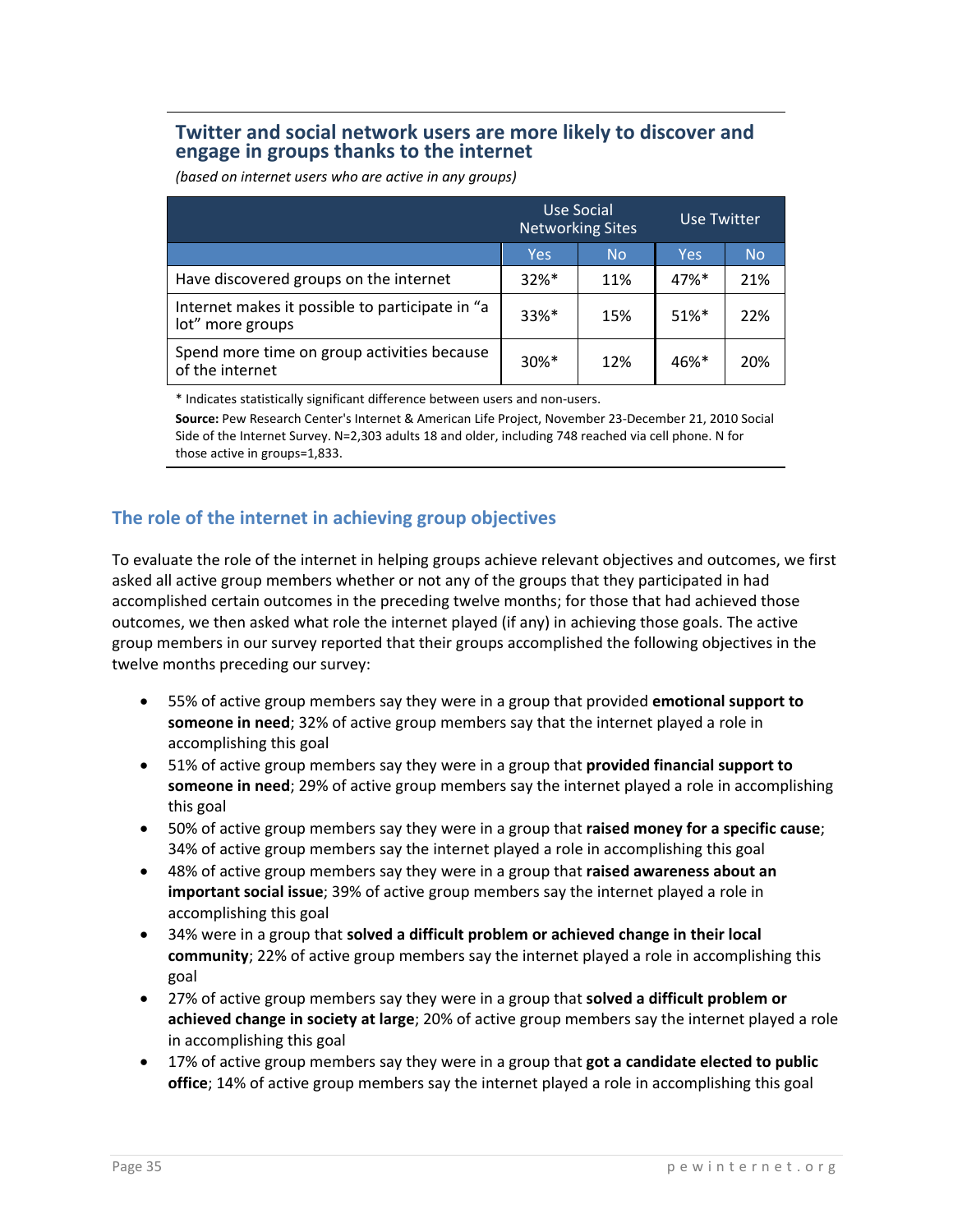# **The role of the internet in achieving group goals**

*% of active group members*

| <b>Achieved Issue?</b>                                                   | <b>Yes</b> |              |             | <b>No</b> |
|--------------------------------------------------------------------------|------------|--------------|-------------|-----------|
| Role of the Internet:                                                    | Major      | <b>Minor</b> | <b>None</b> |           |
| Raised awareness about an important<br>social issue                      | 22%        | 17%          | 9%          | 48%       |
| Raised money for a specific cause                                        | 17%        | 18%          | 15%         | 47%       |
| Provided emotional support for<br>someone in need                        | 15%        | 17%          | 23%         | 41%       |
| Provided financial support or<br>assistance for someone in need          | 13%        | 16%          | 22%         | 44%       |
| Solved a difficult problem or achieved<br>change in society at large     | 10%        | 10%          | 7%          | 68%       |
| Solved a difficult problem or achieved<br>change in your local community | 9%         | 13%          | 12%         | 61%       |
| Gotten a candidate elected to public<br>office                           | 9%         | 5%           | 3%          | 79%       |

**Source:** Pew Research Center's Internet & American Life Project, November 23‐December 21, 2010 Social Side of the Internet Survey. N=2,303 adults 18 and older, including 748 reached via cell phone. N for those active in groups=1,833.

Clearly, not all of these group objectives were accomplished equally frequently (for example, respondents were twice as likely to be part of a group that provided emotional assistance to someone in need as they were to be part of a group that got a candidate elected to public office). In order to provide an apples-to-apples comparison of the relative importance of the internet in helping to achieve these objectives, we can filter out those groups which did not achieve each individual objective in the preceding twelve months and compare only those groups who were successful in doing so.

When we conduct this side-by-side analysis of "successful" groups, the internet stands out as especially relevant to electing candidates to public office (fully 53% of those who are part of a group that did this say that the internet played a "major role" in doing so) and raising awareness about issues (46% of those who are part of a successful awareness-raising group cite the internet as playing a "major role" in this effort). The internet also plays a relatively important role within groups that successfully address larger societal issues or raise money for a cause.

In contrast, groups that solved a local problem or issue, and those that provided emotional or financial support to someone in need, were comparatively less reliant on the internet to achieve these goals. Members of groups that successfully accomplished these objectives were more likely to say that the internet played no role in their success than they were to say that the internet played a "major role".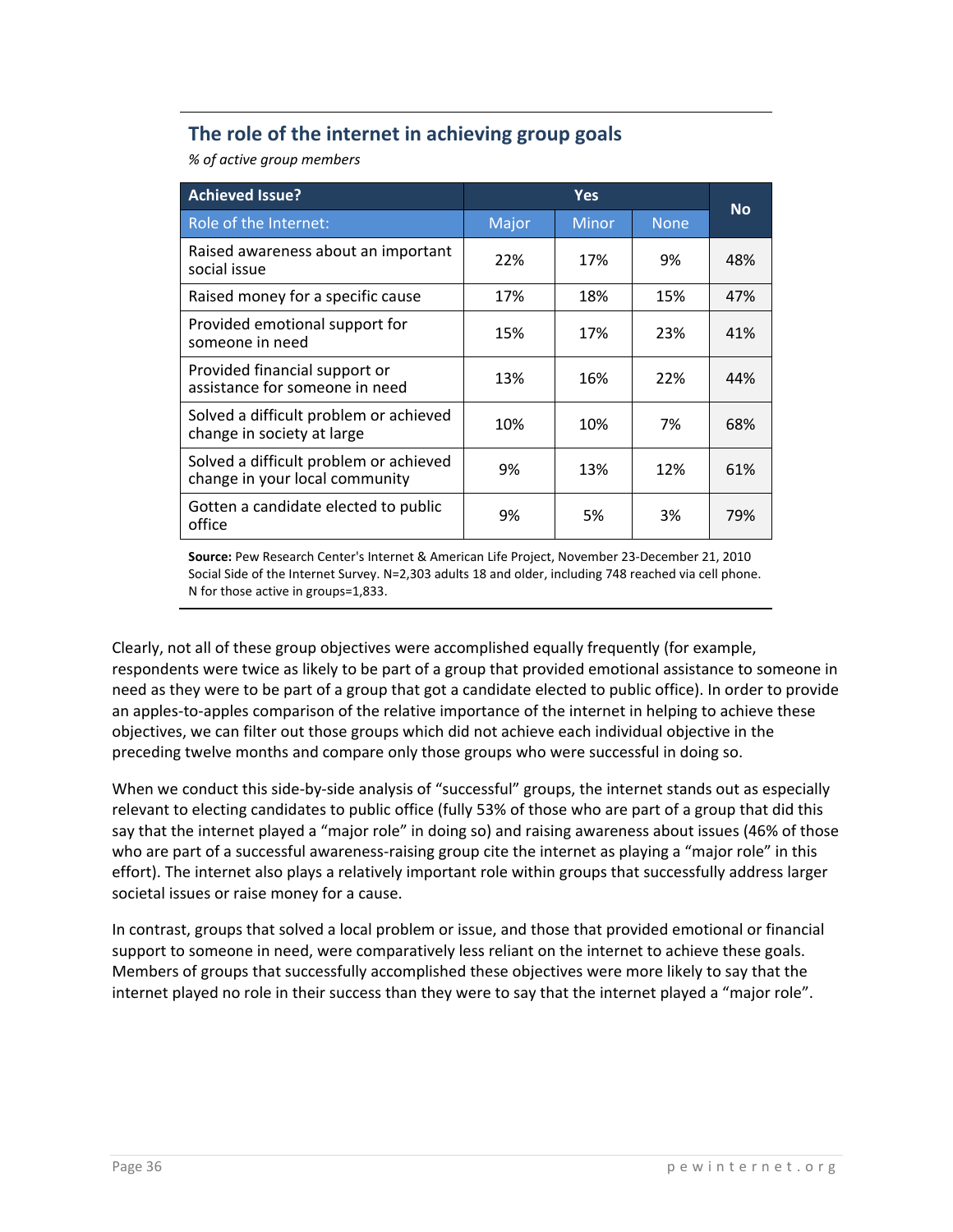#### **The role of the internet in achieving group goals** *among groups whose goals were achieved*

*% among those who are members of a group that achieved each goal in the preceding 12 months*



**Source:** Pew Research Center's Internet & American Life Project, November 23‐December 21, 2010 Social Side of the Internet Survey. N=2,303 adults 18 and older, including 748 reached via cell phone. N for those active in groups=1,833.

# **The power of the internet and social media for group engagement**

It is hard to underestimate the impact of social media and internet use on group engagement. As noted in several places in this section, social network site users and Twitter users are much more likely than online group members who do not use these tools to say that the internet has a major impact on almost all aspects of their group engagement. This relationship is confirmed in regression analyses when other important factors such as age, education, income, personal efficacy, religiosity, and trust are controlled.

In fact, among all of these key predictors of online behavior and group involvement, being a daily internet user, being a social network site user, and being a Twitter user are among the most powerful predictors of whether people perceive the internet as having a major impact on their ability to find groups that match their interests, bring others into their groups, keep up with the groups they belong to, organize group activities, contribute money or volunteer their time, and even create their own groups. Moreover, among active group participants who are online, social network site use, Twitter use, and daily internet use are more powerful predictors of discovering new groups online, participating in "a lot more groups," and spending more time participating in groups than other factors such as age, income, education, and efficacy.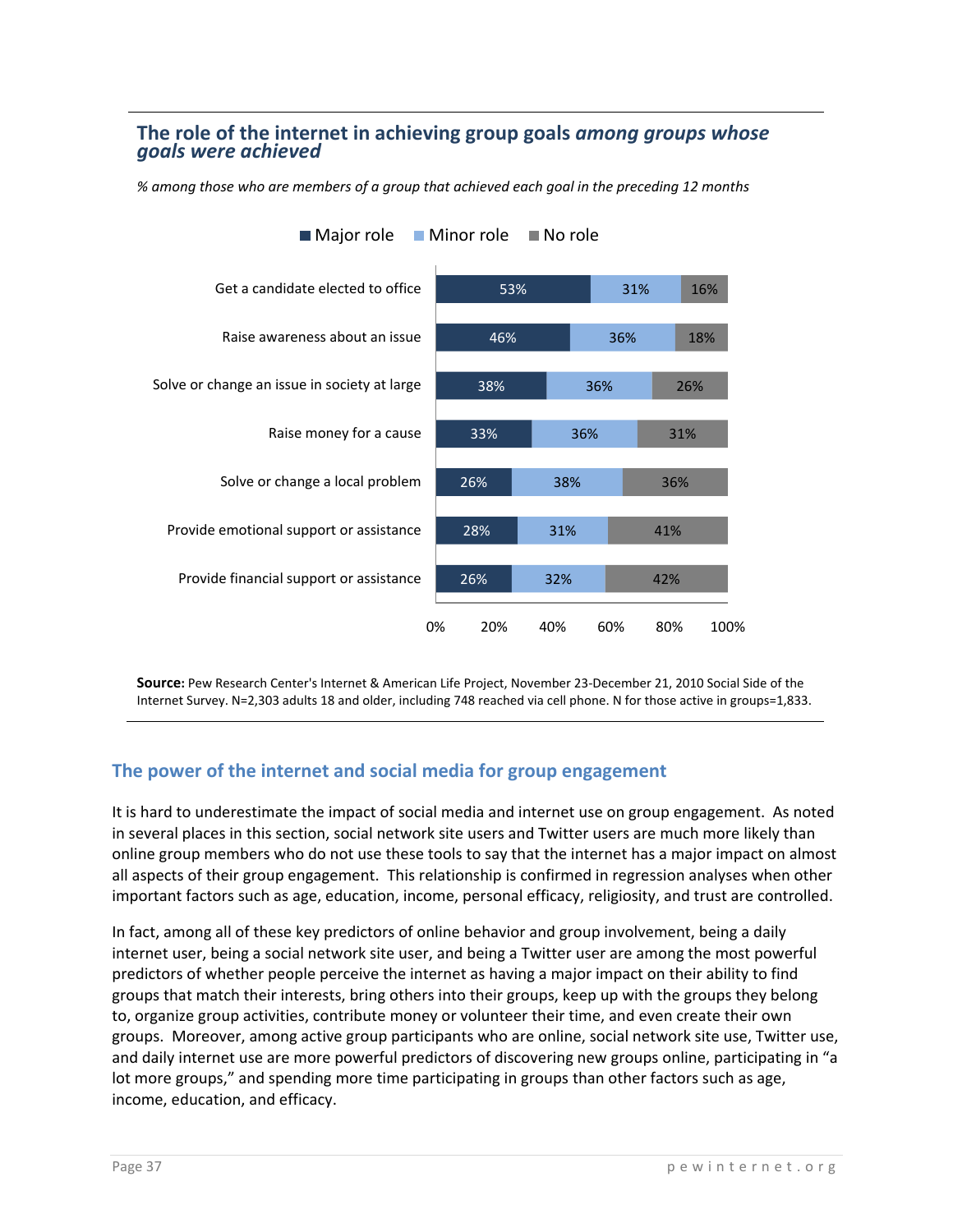# **Methodology**

This report is based on the findings of a survey on Americans' use of the Internet. The results in this report are based on data from telephone interviews conducted by Princeton Survey Research Associates International from November 23 to December 21, 2010, among a sample of 2,303 adults, age 18 and older. Telephone interviews were conducted in English and Spanish by landline (1,555) and cell phone (748, including 310 without a landline phone). For results based on the total sample, one can say with 95% confidence that the error attributable to sampling is plus or minus 2.3 percentage points. For results based Internet users (n=1,811), the margin of sampling error is plus or minus 2.6 percentage points. In addition to sampling error, question wording and practical difficulties in conducting telephone surveys may introduce some error or bias into the findings of opinion polls.

A combination of landline and cellular random digit dial (RDD) samples was used to represent all adults in the continental United States who have access to either a landline or cellular telephone. Both samples were provided by Survey Sampling International, LLC (SSI) according to PSRAI specifications. Numbers for the landline sample were selected with probabilities in proportion to their share of listed telephone households from active blocks (area code + exchange + two-digit block number) that contained three or more residential directory listings. The cellular sample was not list‐assisted, but was drawn through a systematic sampling from dedicated wireless 100‐blocks and shared service 100‐blocks with no directory‐listed landline numbers.

New sample was released daily and was kept in the field for at least five days. The sample was released in replicates, which are representative subsamples of the larger population. This ensures that complete call procedures were followed for the entire sample. At least 7 attempts were made to complete an interview at a sampled telephone number. The calls were staggered over times of day and days of the week to maximize the chances of making contact with a potential respondent. Each number received at least one daytime call in an attempt to find someone available. For the landline sample, interviewers asked to speak with the youngest adult male or female currently at home based on a random rotation. If no male/female was available, interviewers asked to speak with the youngest adult of the other gender. For the cellular sample, interviews were conducted with the person who answered the phone. Interviewers verified that the person was an adult and in a safe place before administering the survey. Cellular sample respondents were offered a post‐paid cash incentive for their participation. All interviews completed on any given day were considered to be the final sample for that day.

Weighting is generally used in survey analysis to compensate for sample designs and patterns of nonresponse that might bias results. A two‐stage weighting procedure was used to weight this dual‐frame sample. The first-stage weight is the product of two adjustments made to the data – a Probability of Selection Adjustment (PSA) and a Phone Use Adjustment (PUA). The PSA corrects for the fact that respondents in the landline sample have different probabilities of being sampled depending on how many adults live in the household. The PUA corrects for the overlapping landline and cellular sample frames.

The second stage of weighting balances sample demographics to population parameters. The sample is balanced by form to match national population parameters for sex, age, education, race, Hispanic origin, region (U.S. Census definitions), population density, and telephone usage. The White, non‐Hispanic subgroup is also balanced on age, education and region. The basic weighting parameters came from a special analysis of the Census Bureau's 2009 Annual Social and Economic Supplement (ASEC) that included all households in the continental United States. The population density parameter was derived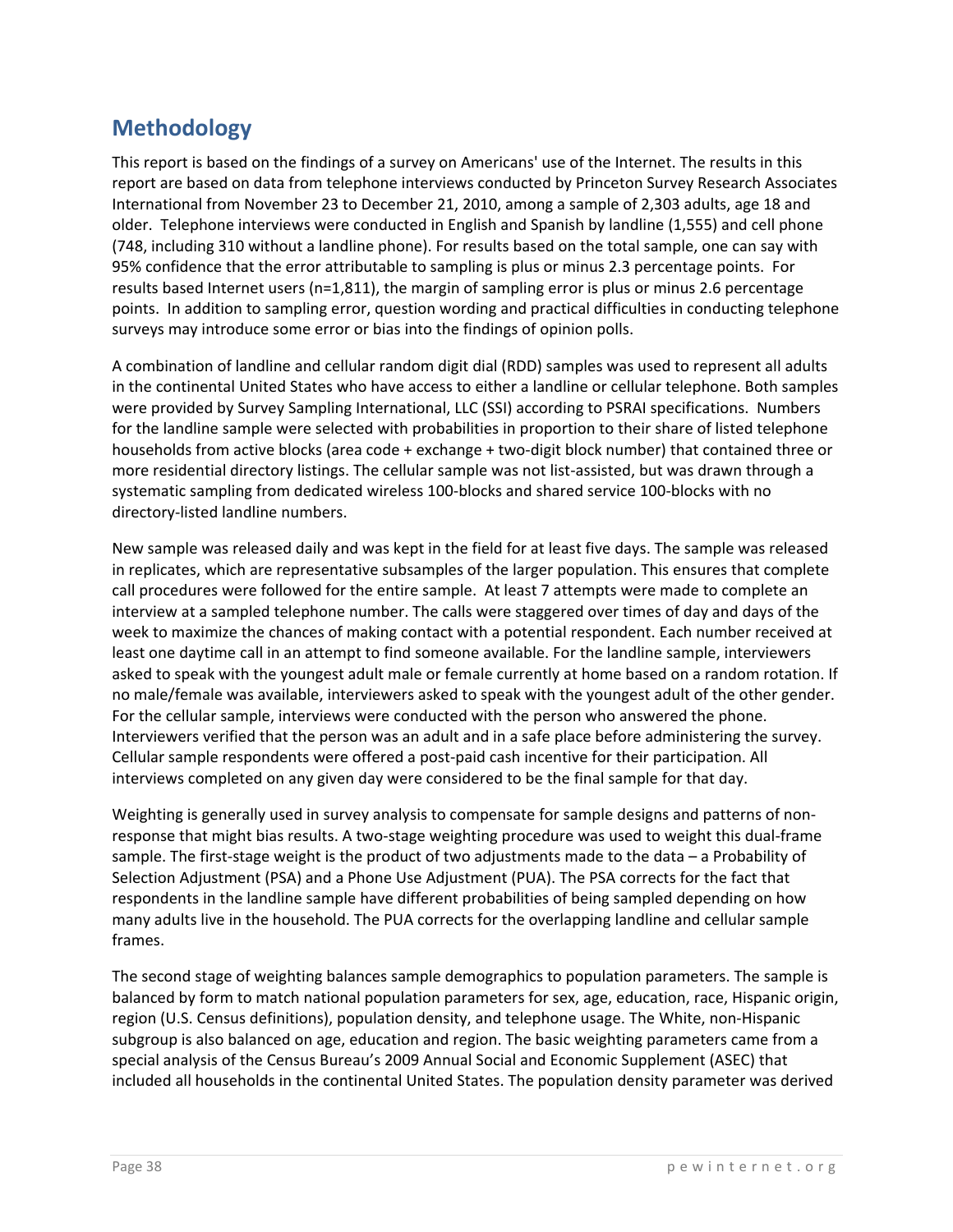from Census 2000 data. The cell phone usage parameter came from an analysis of the July‐December 2009 National Health Interview Survey.<sup>1</sup>

| <b>Table 2:Sample Disposition</b> |        |                                  |
|-----------------------------------|--------|----------------------------------|
| Landline                          | Cell   |                                  |
| 37,781                            | 14,999 | <b>Total Numbers Dialed</b>      |
|                                   |        |                                  |
| 1,759                             | 360    | Non-residential                  |
| 1,843                             | 40     | Computer/Fax                     |
| 6                                 |        | Cell phone                       |
| 17,607                            | 5,722  | Other not working                |
| 1,716                             | 129    | Additional projected not working |
| 14,850                            | 8,748  | Working numbers                  |
| 39.3%                             | 58.3%  | <b>Working Rate</b>              |
|                                   |        |                                  |
| 572                               | 43     | No Answer / Busy                 |
| 2,832                             | 1,891  | <b>Voice Mail</b>                |
| 79                                | 10     | <b>Other Non-Contact</b>         |
| 11,367                            | 6,804  | Contacted numbers                |
| 76.5%                             | 77.8%  | <b>Contact Rate</b>              |
|                                   |        |                                  |
| 648                               | 802    | Callback                         |
| 8,965                             | 4,528  | Refusal                          |
| 1,754                             | 1,474  | Cooperating numbers              |
| 15.4%                             | 21.7%  | <b>Cooperation Rate</b>          |
|                                   |        |                                  |
| 87                                | 51     | Language Barrier                 |
|                                   | 623    | Child's cell phone               |
| 1,667                             | 800    | Eligible numbers                 |
| 95.0%                             | 54.3%  | <b>Eligibility Rate</b>          |
|                                   |        |                                  |
| 112                               | 52     | Break-off                        |
| 1,555                             | 748    | Completes                        |
| 93.3%                             | 93.5%  | <b>Completion Rate</b>           |
|                                   |        |                                  |
| 11.0%                             | 15.8%  | <b>Response Rate</b>             |

Following is the full disposition of all sampled telephone numbers:

The disposition reports all of the sampled telephone numbers ever dialed from the original telephone number samples. The response rate estimates the fraction of all eligible respondents in the sample that were ultimately interviewed. At PSRAI it is calculated by taking the product of three component rates:

**Contact rate** – the proportion of working numbers where a request for interview was made

<sup>&</sup>lt;sup>1</sup> Blumberg SJ, Luke JV. Wireless substitution: Early release of estimates from the National Health Interview Survey, July-December, 2009. National Center for Health Statistics. May 2010.